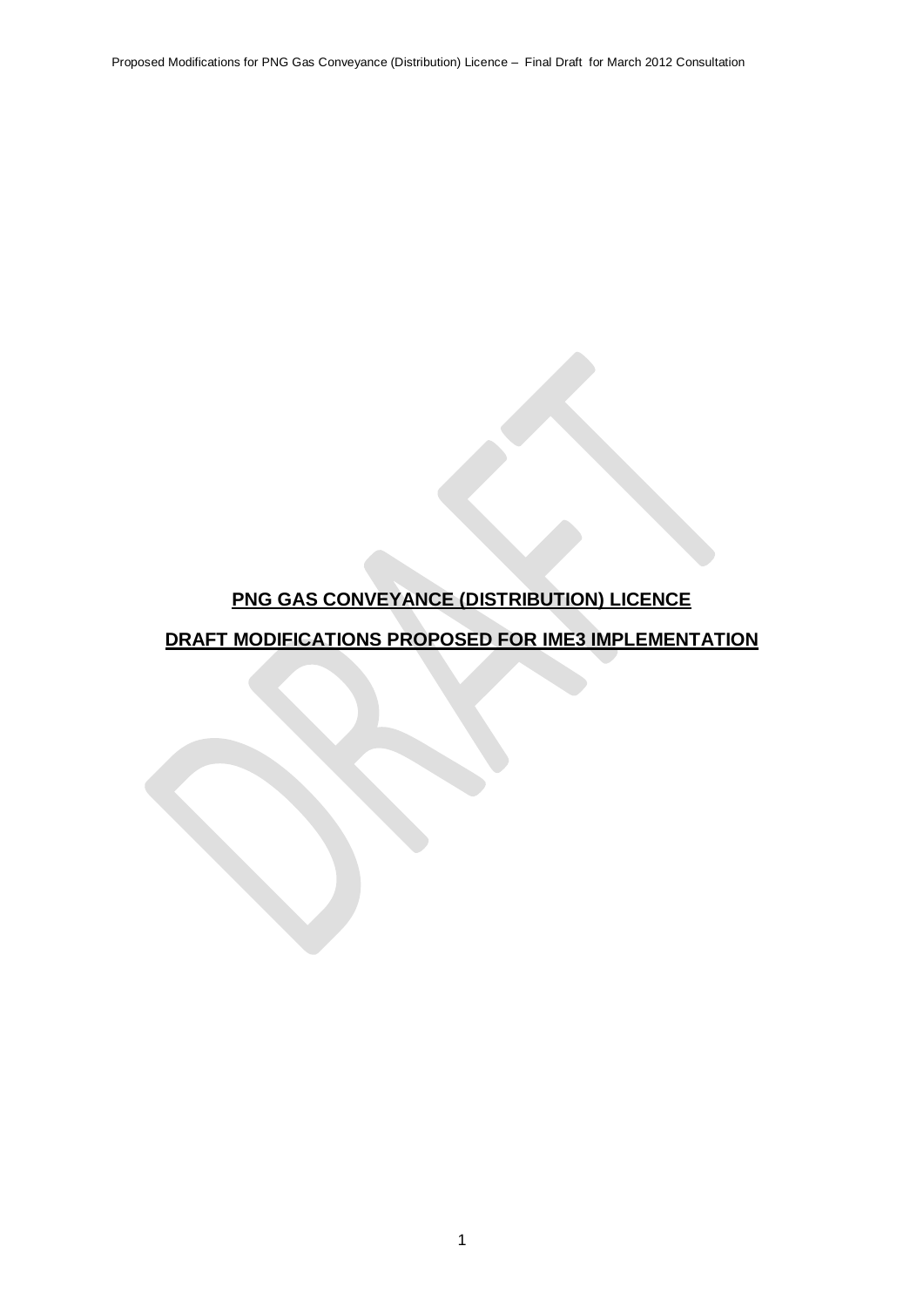# **Condition 1.1: Interpretation and Construction**

In Condition 1.1.6, add the following definition (in alphabetical order)

| "working day"                  | means any day other than a Saturday, a Sunday,                |
|--------------------------------|---------------------------------------------------------------|
|                                | Christmas Day, Good Friday or a day which is a bank           |
|                                | holiday within the meaning of the Banking and Financial       |
|                                | Dealings Act 1971.                                            |
|                                |                                                               |
| "distribution system operator" | means any person authorised to convey gas through             |
|                                | distribution pipelines by virtue of holding a licence granted |
|                                | under Article 8(1)(a) of the Order.                           |
|                                |                                                               |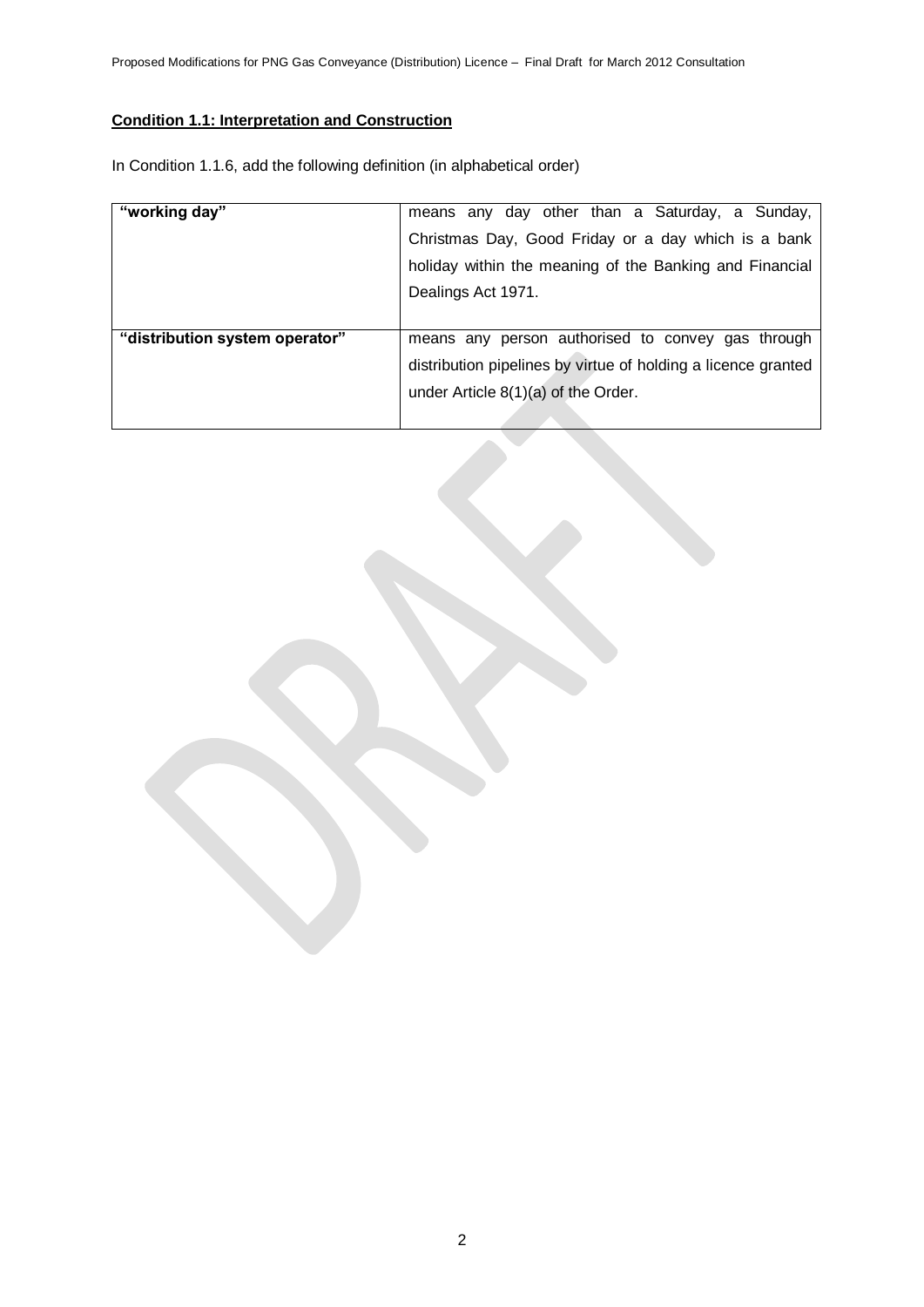### **[Amended] Condition 1.6: Restriction on Use of Certain Information**

#### 1.6.1 Use of protected information

Where the Licensee or any affiliate or related undertaking of the Licensee receives protected information, the Licensee shall (and shall procure that such affiliate or related undertaking shall) procure:

- (a) that the Licensee shall not obtain any unfair commercial advantage from its possession of protected information with respect to any Separate Business;
- (b) that protected information is not used by any other person for the purpose of obtaining for that person:
	- (i) any unfair commercial advantage from its possession of protected information;
	- (ii) any licence;
	- (iii) any exemption;
	- (iv) control of any body corporate which, directly or indirectly, has the benefit of any such licence or exemption; and
- (c) that protected information is not disclosed except with the prior consent in writing of the relevant person to whose affairs the protected information relates;

# provided that the obligation on the Licensee:

- (d) to procure the above in relation to an affiliate or related undertaking which has control of the Licensee (control being defined by Section 416 of the Income and Corporation Taxes Act 1988), shall be to do so by using reasonable endeavours and obtaining an appropriate contractual undertaking from that affiliate or related undertaking in respect of such protected information; and
- (e) not to obtain any unfair commercial advantage from its possession of protected information under Condition 1.6.1(a) shall be construed to exclude protected information received by any Separate Business not engaged in the conveyance of gas independently of the Separate Business engaged in the conveyance of gas.

#### 1.6.2 Compliance with directions

The Licensee shall implement such measures and procedures and take all such other steps as shall be specified in directions issued by the Department from time to time under Article 45 of the Order or otherwise for the purposes of this Condition as reasonably appear to the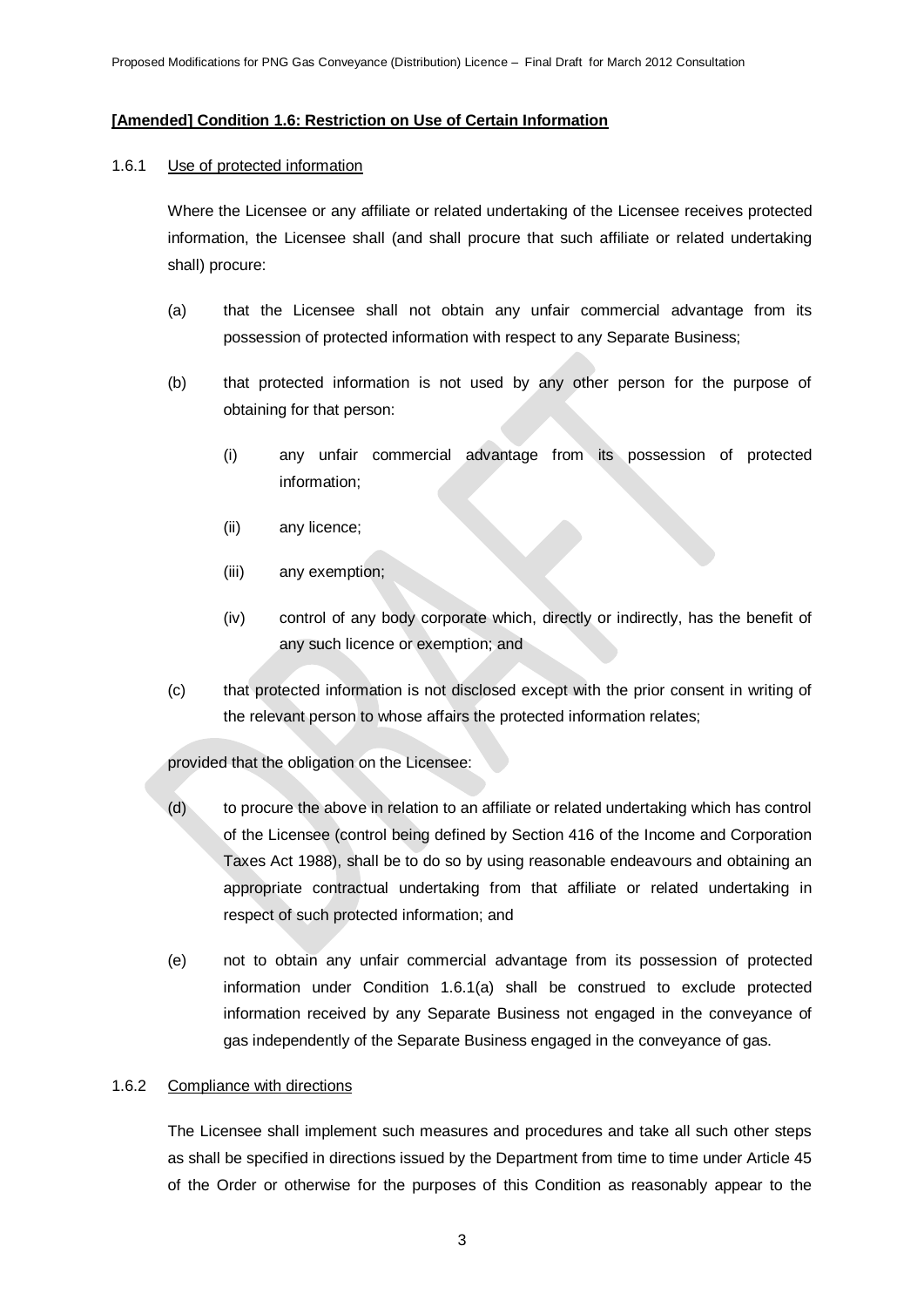Department to be requisite or expedient for the purpose of securing compliance by the Licensee with its obligations under Condition 1.6.1 in the conduct of its business to convey gas.

#### 1.6.3 Limitation of non disclosure obligations

Condition 1.6.1(c) shall not apply to any disclosure of information:

- (a) authorised by Article 63(3) or (4) of the Energy Order;
- (b) made in compliance with the duties of the Licensee or any affiliate or related undertaking of the Licensee under the Order or the Energy Order or with any other requirement of a competent authority;
- (c) made in compliance with the Conditions of this Licence Document or any document referred to in this Licence Document with which the Licensee or any affiliate or related undertaking of the Licensee is required by virtue of the Order or the Energy Order or this Licence Document to comply;
- (d) necessary in order to enable the person to whom such information is disclosed to enter into arrangements with the Licensee for the conveyance of gas, or in order to give effect to such arrangements; or
- (e) necessary in order to enable any agent appointed by the Licensee to fulfil the Licensee's balancing obligations under the Licence.

#### 1.6.4 Additional definition In this Condition:

**"protected information"** means any commercially confidential information which relates to the affairs of a person who is not an affiliate or related undertaking of the Licensee holding a licence or exemption to convey, store or supply gas (or any affiliate or related undertaking of that person) and which has been furnished to or otherwise acquired by the Licensee under or pursuant to or in the course of any dealings with that person or any affiliate or related undertaking of his, other than information which is in, or comes into, the public domain other than as a result of a breach by the Licensee of this Condition or of any Conditions of this Licence Document.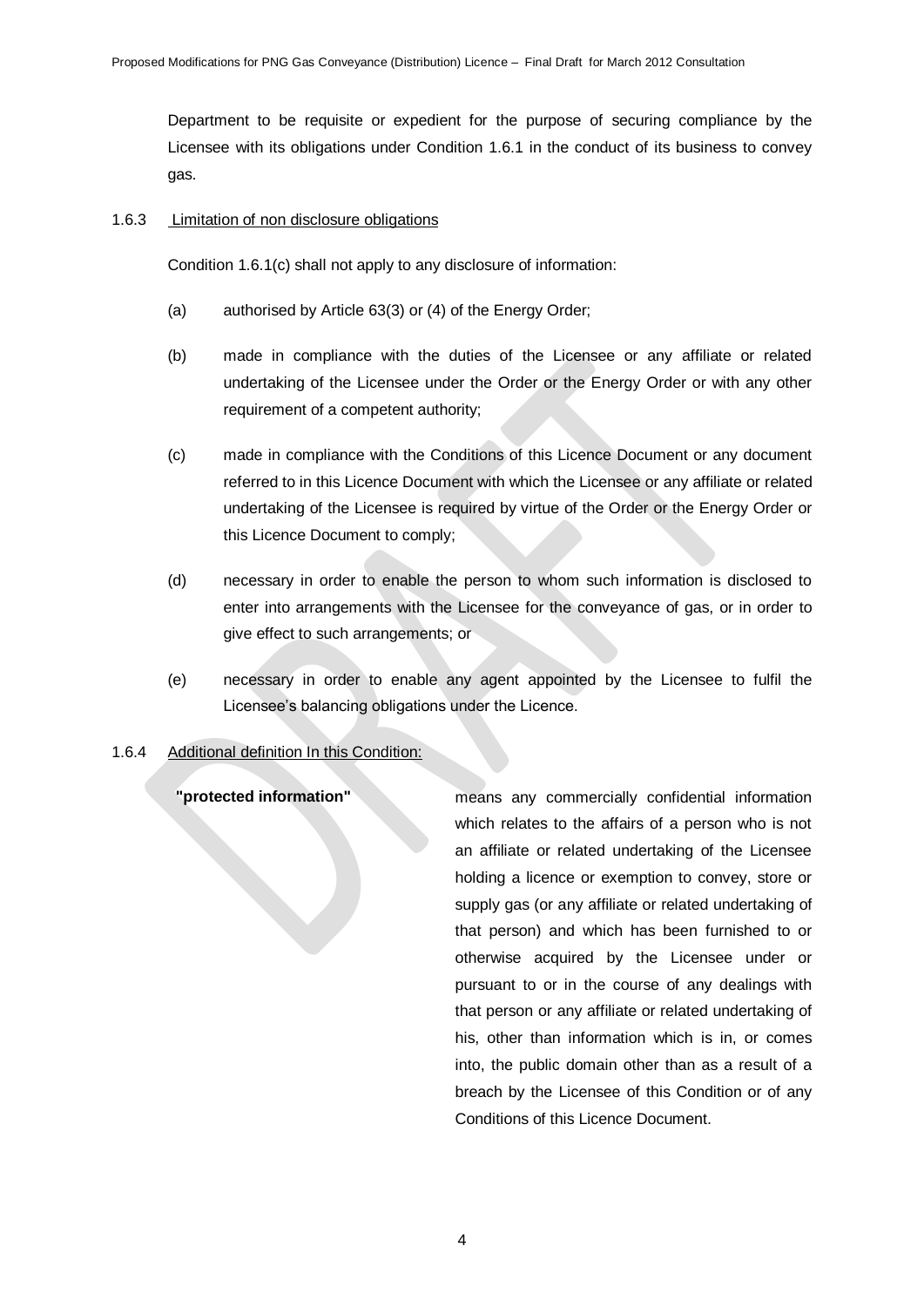# **[Amended] Condition 1.16: Independence of the Licensed Business**

# 1.16.1 Application

This Condition shall apply where the Licensee (or any affiliate or related undertaking of the Licensee) is at any time carrying on the activities of an Associated Business.

#### 1.16.2 Managerial and Operational Independence

Where this Condition applies the Licensee shall:

- (a) unless it has already done so prior to this Condition coming into force, establish; and
- (b) at all times thereafter maintain,

the full managerial and operational independence of the Authorised Business from any Associated Business.

# 1.16.3 Branding of the Licensed Business

Where this Condition applies the Licensee shall use its best endeavours to ensure that:

- (a) any Brand used by the Licensed Business; and
- (b) any communication (including advertising) that:
	- (i) includes or refers to a Brand used by the Licensed Business; and
	- (ii) is issued, published or sent to any person by or on behalf of the Licensed Business,

does not create confusion as to the separate identities of:

- (c) the Licensed Business; and
- (d) any Associated Gas Supply Business.

# 1.16.4 Conduct of the Authorised Business

Where this Condition applies the Licensee shall ensure that the Authorised Business is conducted in the manner best calculated to secure that it does not unduly discriminate as between any persons or any classes of person, or unduly prefer itself (or any affiliate or related undertaking) over any other persons or any classes of person.

# 1.16.5 Means of achieving Managerial and Operational Independence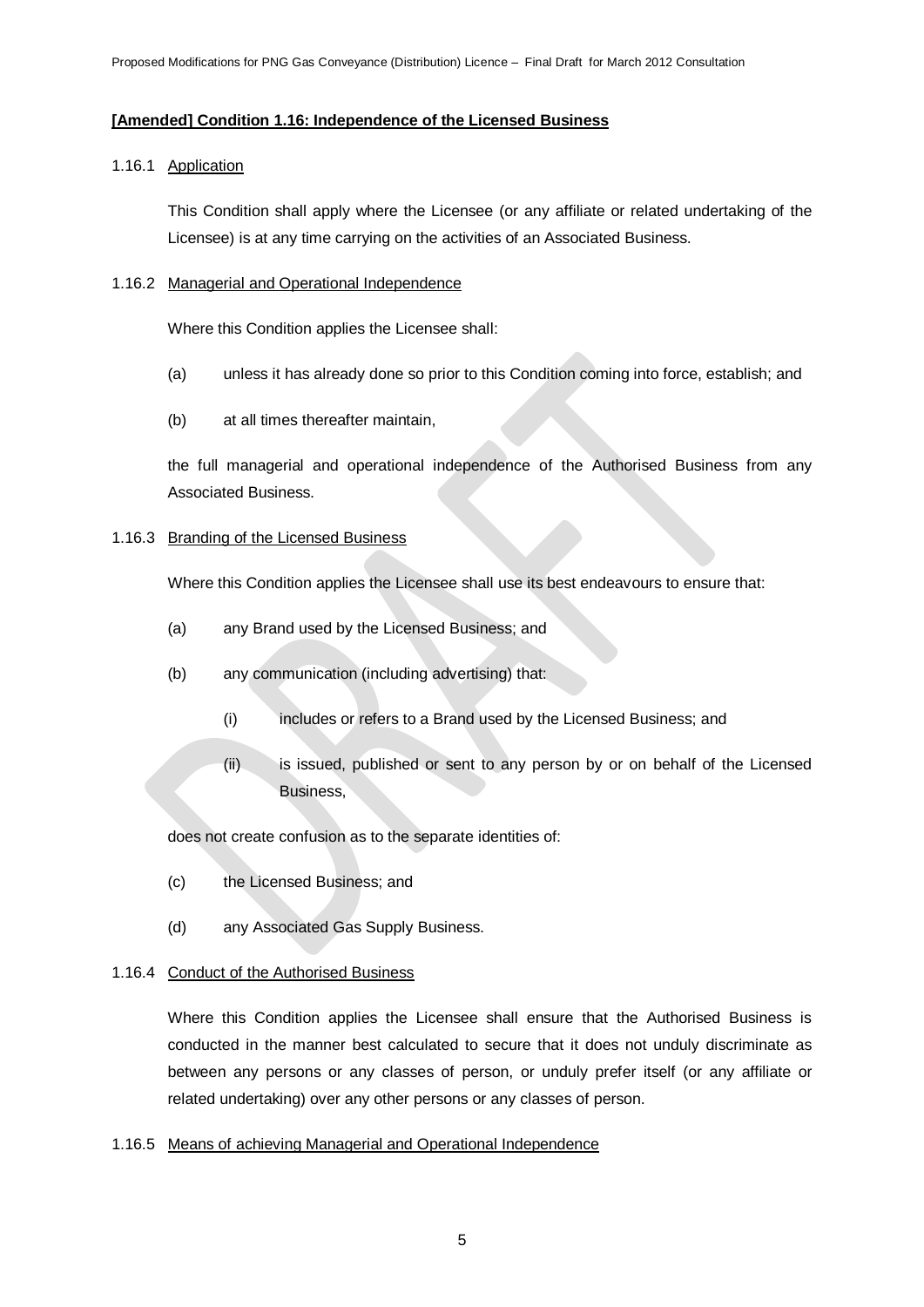In order to facilitate its compliance with Condition 1.16.2, the Licensee shall use all reasonable endeavours to ensure that:

- (a) the Authorised Business is provided with such premises, systems, equipment, facilities, property, personnel, data and management resources as are necessary for its efficient and effective managerial and operational independence;
- (b) it does not hold or acquire shares in any Associated Gas Supply Business or in any Holding Company of any such Associated Gas Supply Business;
- (c) subject to any financial supervisory rights of a Holding Company of the Licensee as provided for in the Licensee's financial plan, commercial and operational decisions relating to the operation, maintenance and development of the Licensee's Network are taken only by those persons who are employed by, and are engaged in the operation and management of, the Authorised Business;
- (d) any Associated Business may not use or have access to:
	- (i) premises or parts of premises occupied by persons engaged in the management or operation of the Authorised Business;
	- (ii) systems for the recording, processing or storage of data to which persons engaged in the management or operation of the Authorised Business also have access;
	- (iii) commercially sensitive or confidential information relating to, or derived from, the Authorised Business;
	- (iv) equipment, facilities or property employed for the management or operation of the Authorised Business;
	- (v) the services of persons who are (whether or not as their principal occupation) engaged in the management or operation of the Authorised Business (save to the extent the Authority consents to such use or access); and
- (e) it can and does, insofar as is legally possible:
	- (i) ensure that any director of the Licensee is not at the same time also a director of a company which carries on an Associated Gas Supply Business; and
	- (ii) prevent any person who has ceased to be engaged in the management or operation of the Authorised Business from being employed by, or engaged in the activities of, any Associated Business until the expiry of an appropriate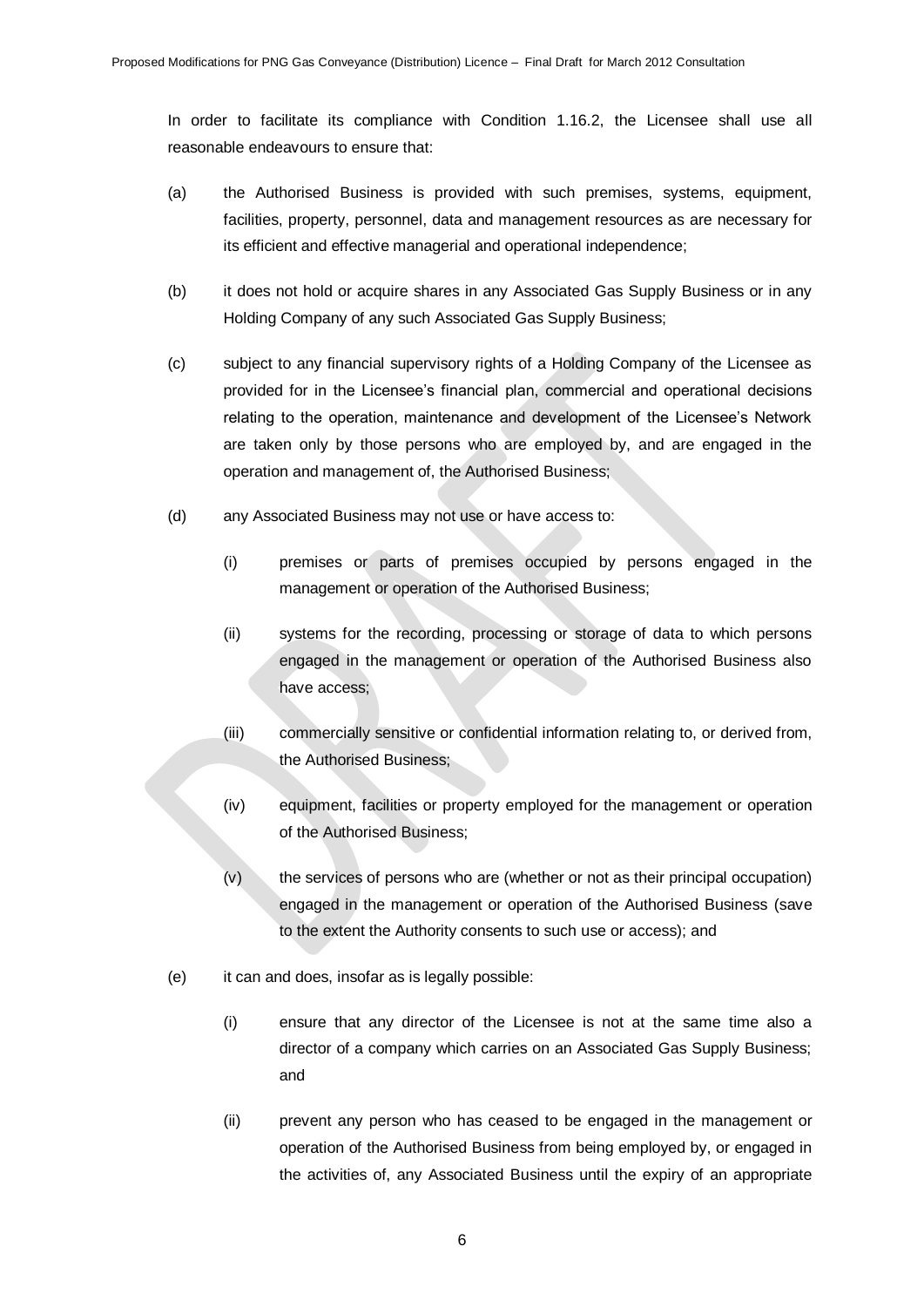time from the date on which he ceased to be engaged by the Authorised Business.

#### 1.16.6 Provision and Use of Information

In order to facilitate its compliance with condition 1.16.4 the Licensee shall ensure that:

- (a) any communications made by the Licensee, or on its behalf, in the course of the Licensee's Marketing Activities:
	- (i) do not mislead consumers;
	- (ii) do not enable the Associated Gas Supply Business to obtain any unfair commercial advantage; and
	- (iii) are fair, and do not show any undue preference towards or undue discrimination against any gas supplier, including the Associated Gas Supply Business, both in terms of their content and presentation; and
- (b) commercially sensitive or confidential information relating to a licence holder and furnished to or otherwise acquired by the Authorised Business is not disclosed or accessible to any Associated Business without the prior written consent of the relevant licence holder.

# 1.16.7 Additional Definitions

In this Condition:

**"Act"** means the Gas Act 1986, as amended from time to time;

**"Associated Business"** means any business, other than the Authorised Business, of the Licensee (or of any affiliate or related undertaking of the Licensee) which is carrying out any activity, that requires authorisation in accordance with either Article 6(1) of the Order or section 5(1) of the Act or which is involved in the production or purchase of gas;

**"Associated Gas Supply Business"** means any Gas Supply Business not forming part of the Authorised Business;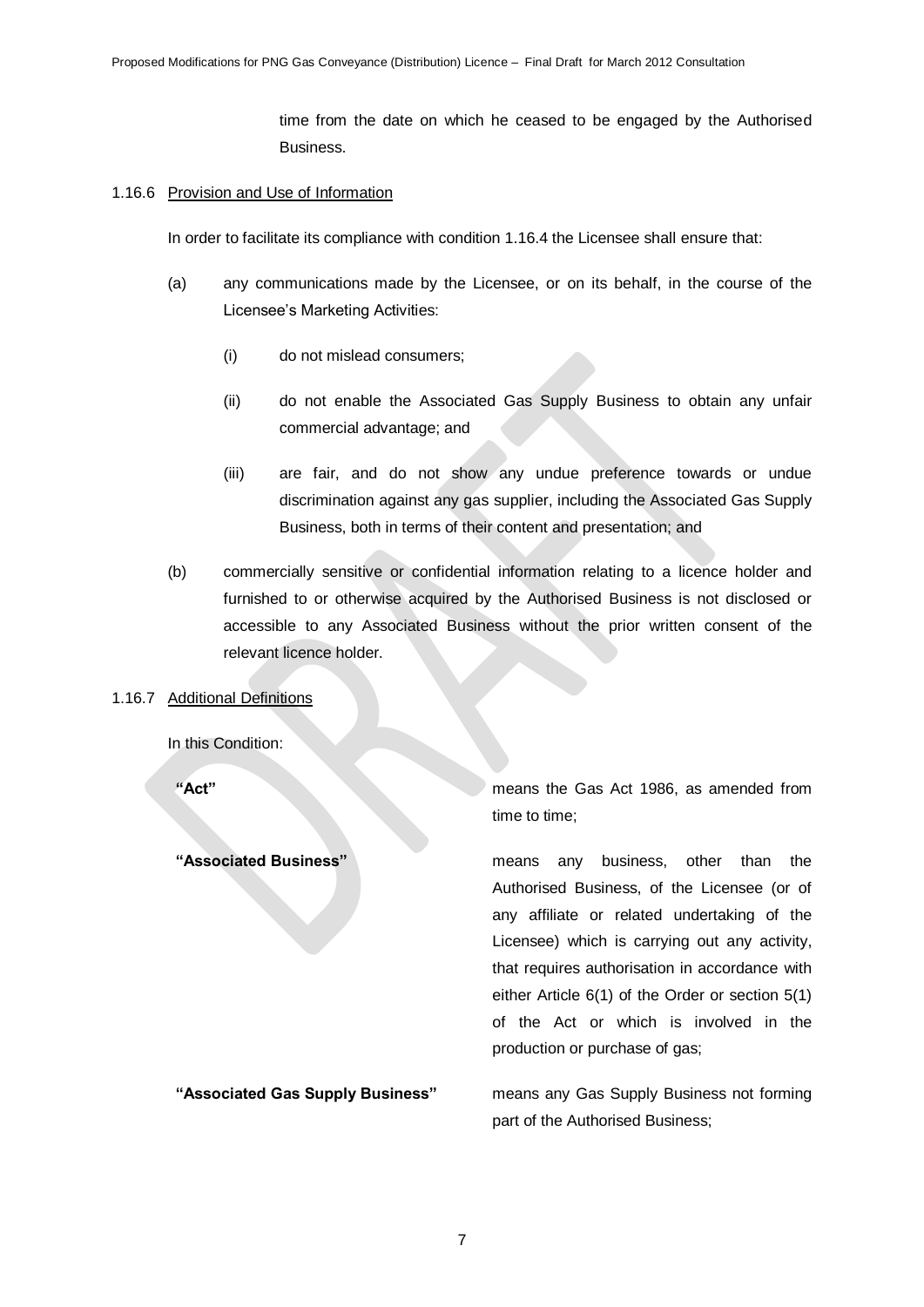**"Authorised Business"** means the Licensed Business, taken together with any other business of the Licensee (or of any affiliate or related undertaking of the Licensee) which is carrying on activities requiring authorisation in accordance with Article 6(1)(a) of the Order or section 5(1)(a) of the Act and which:

- (a) relate to the conveyance of gas through distribution pipelines; and
- (b) where the Licensee has so notified the Department and the Authority, relate to the conveyance of gas through transmission pipelines;

**"Brand"** means any name, trade name, term, sign, symbol or design or any combination of them that identifies the Licensed Business;

**"Gas Supply Business"** means any business carrying out activities that require authorisation in accordance with Article 6(1)(c) of the Order or section 5(1)(b) of the Act;

**"Holding Company"** has the meaning given to it in Article 4 of The Companies (Northern Ireland) Order 1986; and

**"Marketing Activities"** means any activities of the Licensee that are directed at, or incidental to identifying and communicating with, consumers for the purpose of promoting the activities of the Licensed Business to them.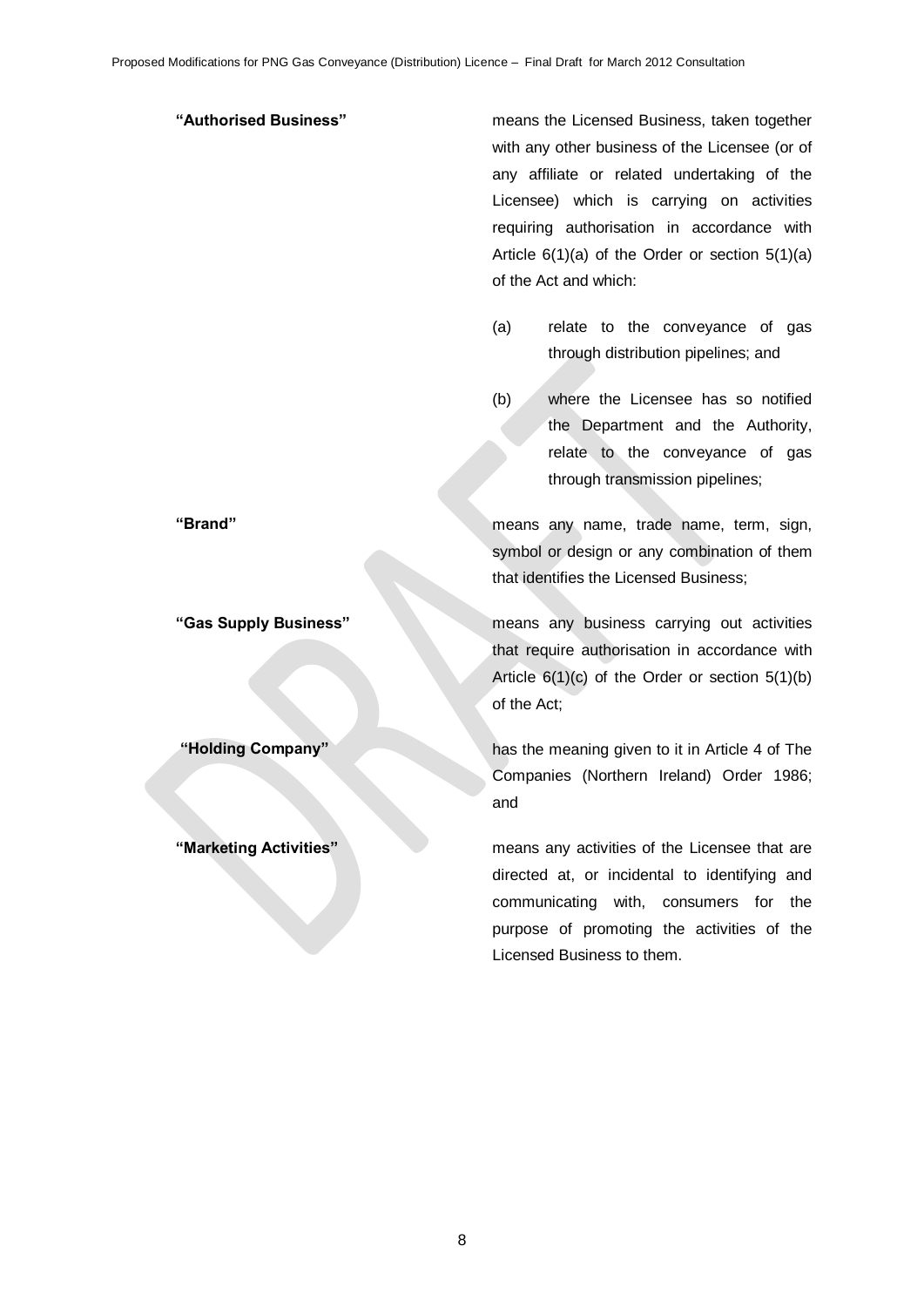## **[Amended Existing] Condition 1.17: Business Separation Compliance Plan**

#### 1.17.1 Application

This Condition shall apply where Condition 1.16 applies to the Licensee.

#### 1.17.2 Submittal of plan

The Licensee shall, no later than 28 days after Condition 1.16 first applies to the Licensee, prepare and submit to the Authority (for its approval) a compliance plan (the "**Compliance Plan**") setting out the practices, procedures, systems and rules of conduct which the Licensee has adopted, or intends to adopt, together with the timescales for adoption, to ensure its compliance with Condition 1.16.

## 1.17.3 Complying with Compliance Plan

The Licensee shall use its best endeavours to comply with the Compliance Plan as approved by the Authority and revised from time to time in accordance with this Condition 1.17.

#### 1.17.4 Authority's role

The Authority may:

- (a) within 30 days of the Licensee submitting an initial or revised Compliance Plan; or
- (b) following any review of the Compliance Plan that the Authority may conduct from time to time,

serve notice on the Licensee:

- (c) informing the Licensee that, in the Authority's opinion, the Compliance Plan is not, or is no longer, sufficient for the purposes of the Licensee's compliance with Condition 1.16; and
- (d) directing the Licensee to make such revisions to the Compliance Plan as, in the Authority's opinion, are necessary or expedient in order for the Compliance Plan to be sufficient for the purposes of ensuring the Licensee's compliance or continued compliance with Condition 1.16.

# 1.17.5 Brand Separation

Without prejudice to the generality of Condition 1.17.4, the Authority may, where it is satisfied that a Brand being used by the Licensed Business, or the manner in which that Brand is being used, causes confusion as to the separate identities of the Licensed Business and any Associated Gas Supply Business, give notice directing the Licensee to make such revisions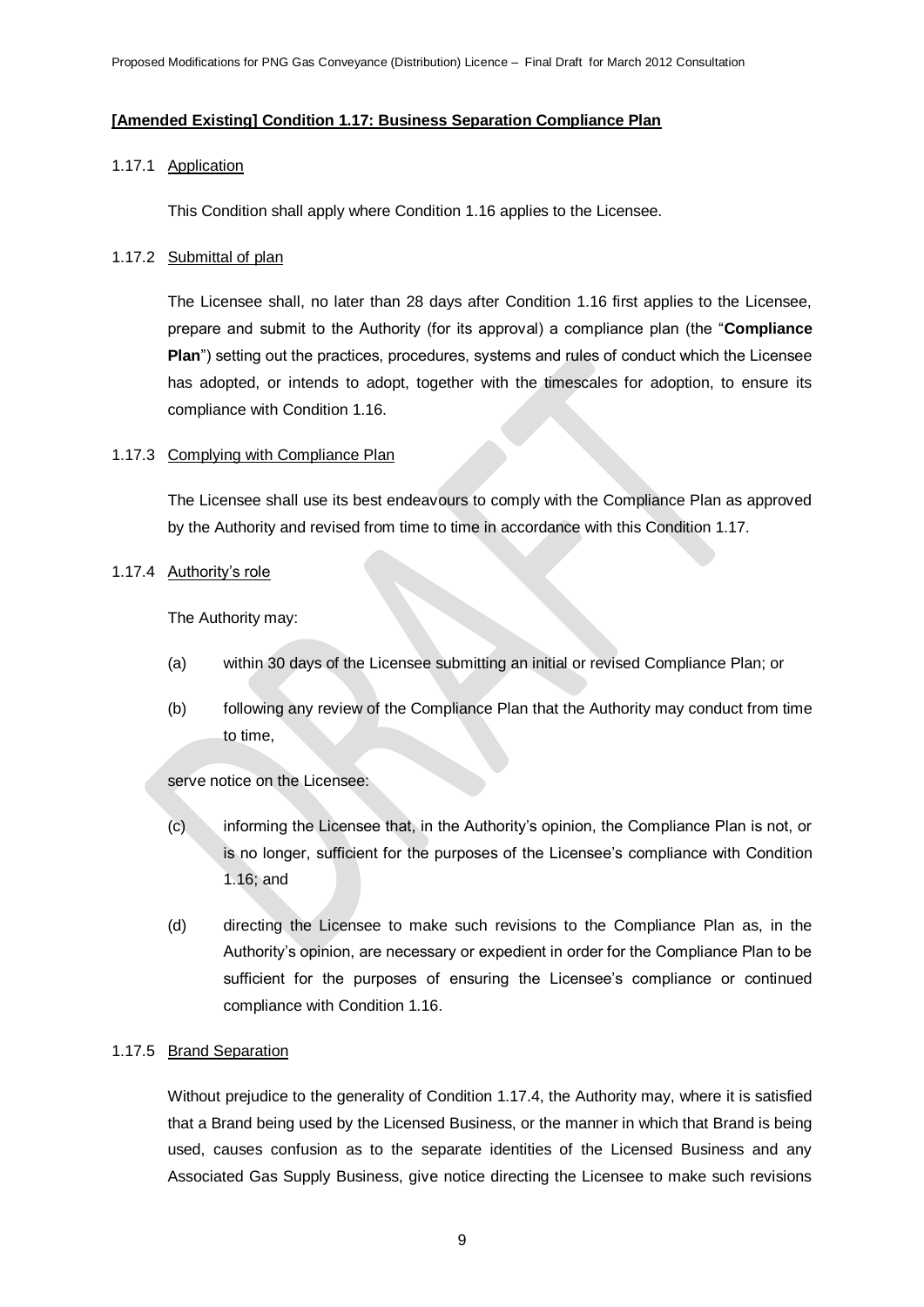to the Compliance Plan as will provide for the Licensee to ensure that the Licensed Business does not:

- (a) use any Brand that is the same as a Brand used by the Associated Supply Business; or
- (b) use any Brand that has characteristics which are the same as or similar to those of a Brand used by the Associated Supply Business.

## 1.17.6 Revision of Compliance Plan

Where the Licensee receives a notice in accordance with Condition 1.17.4 or Condition 1.17.5, it shall within 30 days or by such later date, if any, as may be specified in the direction, revise the Compliance Plan, in such manner and to such extent as will reflect the Authority's direction and ensure that it is sufficient for the purposes of ensuring the Licensee's compliance with Condition 1.16.

## 1.17.7 Review of Compliance Plan

The Licensee shall, on at least an annual basis during the period in which Condition 1.16 is in force, review its Compliance Plan so as to ensure:

- (a) its continued compliance with its obligations under Condition 1.16; and
- (b) that the information set out therein shall continue to be accurate in all material respects.

# 1.17.8 Authority approval

Where the Licensee revises its Compliance Plan, either in accordance with Condition 1.17.6 or following a review conducted by it in accordance with Condition 1.17.7, it shall submit the revised Compliance Plan to the Authority for its approval.

# 1.17.9 Facilitating compliance with the Compliance Plan

The Licensee shall ensure that persons engaged in the management and operation of the Licensed Business:

- (a) are made aware of the practices, procedures, systems and rules of conduct set out in the Compliance Plan;
- (b) have the necessary information and facilities to comply with their respective obligations as provided for in the Compliance Plan; and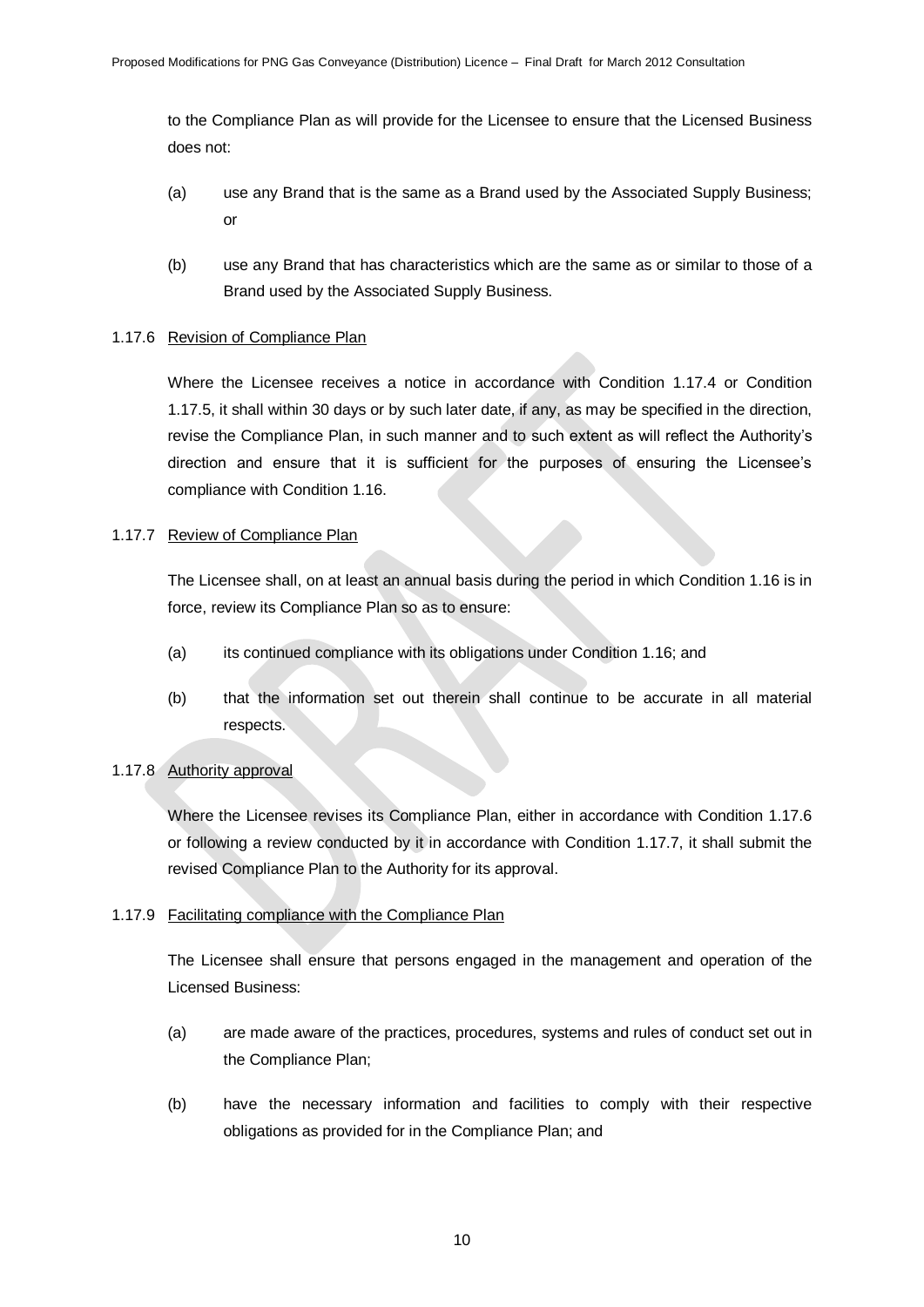(c) are aware of the disciplinary procedures that may be activated should they fail to comply with their obligations under the Compliance Plan.

#### 1.17.10 Compliance Manager

The Licensee shall, following consultation with the Authority, appoint an independent person (the "**Compliance Manager**") for the purpose of facilitating compliance with its obligations under Condition 1.16 and with its Compliance Plan.

#### 1.17.11 Assisting the Compliance Manager

The Licensee shall ensure that the Compliance Manager has access to such staff, premises, systems, information, documentation, equipment, facilities and other resources as he might reasonably expect to require to fulfil the duties and tasks assigned to him.

#### 1.17.12 Duties of the Compliance Manager

The duties and tasks assigned to the Compliance Manager shall include:

- (a) providing relevant advice and information to the Licensee for the purpose of ensuring its compliance with Condition 1.16 and with the Compliance Plan;
- (b) monitoring the effectiveness of, and the Licensee's compliance with, the Compliance Plan;
- (c) investigating any complaint or representation received by the Licensee from any person in respect of any matter arising under or by virtue of Condition 1.16 or in relation to the Compliance Plan;
- (d) recommending and advising upon the remedial action which any such investigation has demonstrated to be necessary or desirable, including where necessary revising the Compliance Plan to reflect such recommendation and advice; and
- (e) reporting, at such frequency as is determined in writing by the Authority, to the directors of the Licensee on his activities during the period covered by the report, the investigations he has conducted and on progress implementation of the Compliance Plan.

#### 1.17.13 Report of Compliance Manager

The Licensee shall, at such frequency as is determined in writing by the Authority, but no less than twice every twelve months, submit a report to the Authority:

(a) detailing the activities of the Compliance Manager during the period covered by the report;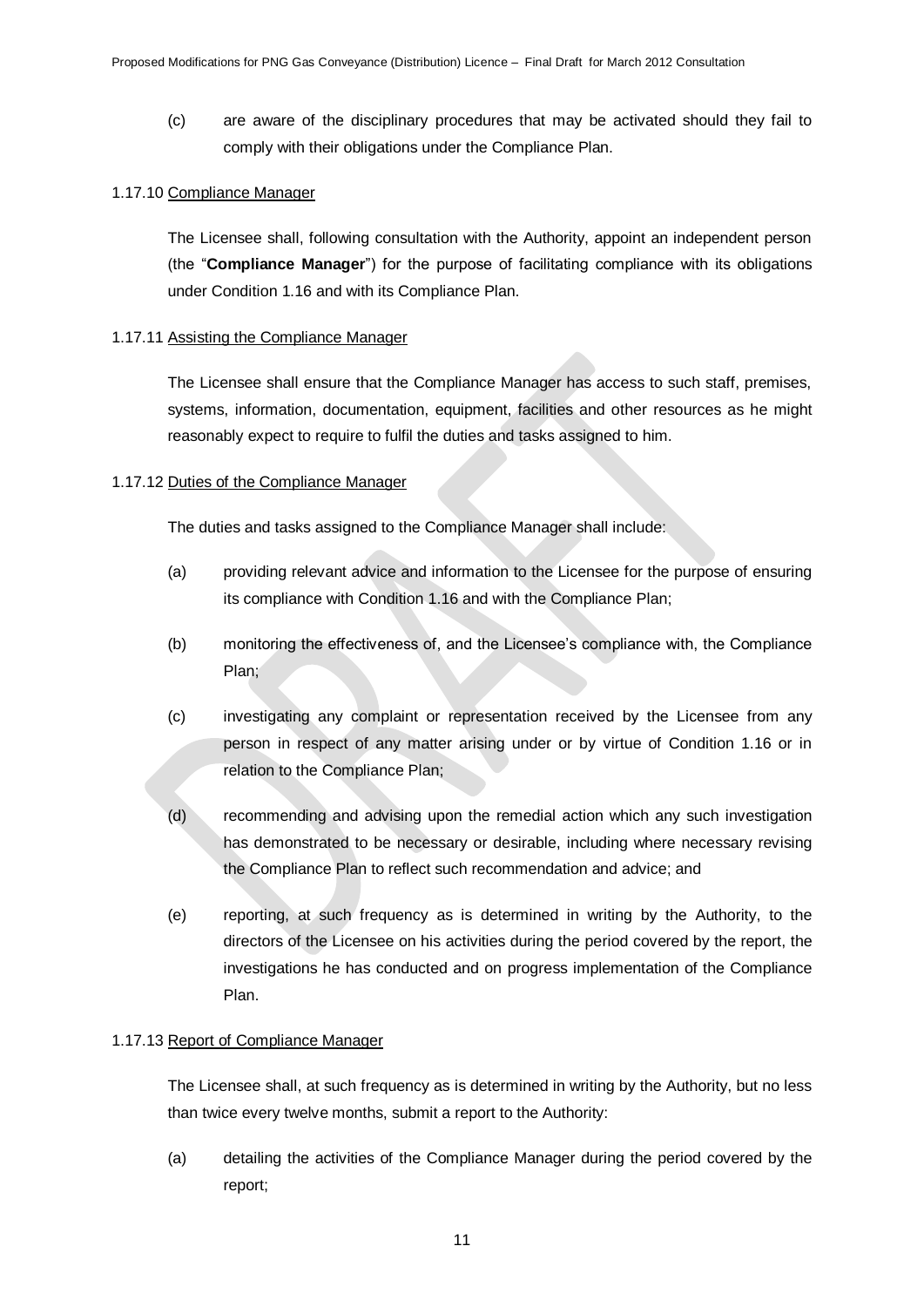- (b) providing a progress update on the Licensee's implementation of the Compliance Plan;
- (c) setting out the details of any investigations conducted by the Compliance Manager, including:
	- (i) the number, type and source of the complaints or representations on which such investigations were based;
	- (ii) the outcome of such investigations; and
	- (iii) any remedial action taken by the Licensee following such investigations.

## 1.17.14 Additional Definitions

In this Condition the terms Associated Gas Supply Business, Brand, and Gas Supply Business have the meaning given to them in Condition 1.16.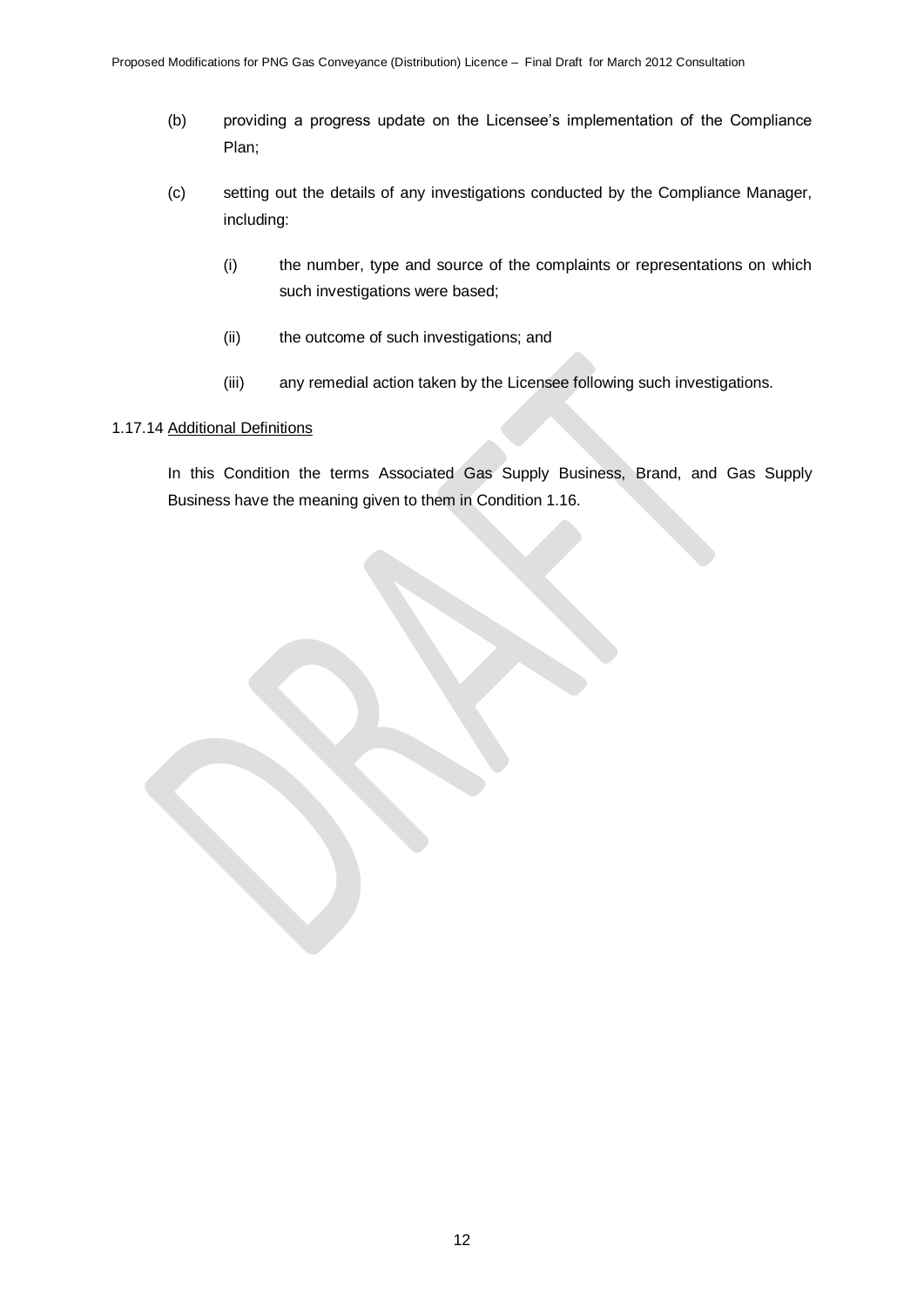#### **[New] Condition 1.23: Systems to Facilitate Change of Supplier**

#### 1.23.1 Practices, Procedures and Systems

The Licensee shall ensure that its practices, procedures and systems facilitate Supplier Transfers taking place within 15 working days of the Licensee receiving a Registration Request from a gas supplier.

#### 1.23.2 Maintaining Records and Reporting

The Licensee shall no later than fourteen days after the end of each quarter year ending on 30 June, 30 September, 31 December and 31 March, give to the Authority a report which sets out –

- (a) the number of Registration Requests received by it in each month of that quarter,
- (b) the number of actual Supplier Transfers completed in each month of that quarter, and
- (c) of the number of Supplier Transfers completed in each month of that quarter, the number which took:
	- (i) 1-2 working days;
	- (ii) 3-5 working days;
	- (iii) 6-10 working days;
	- (iv) 11-15 working days;
	- (v) 16-20 working days;
	- (vi) 21-30 working days; and
	- (vii) more than 30 working days,

to complete from the date of the Registration Request being received by the Licensee.

#### 1.23.3 Notifying the Authority

The Licensee shall inform the Authority as soon as it becomes aware that its practices, procedures and systems may, as a result of the number of Registration Requests likely to be received by it, cease to be adequate to ensure the Licensee's compliance with paragraph 1.23.1.

1.23.4 Authority Directions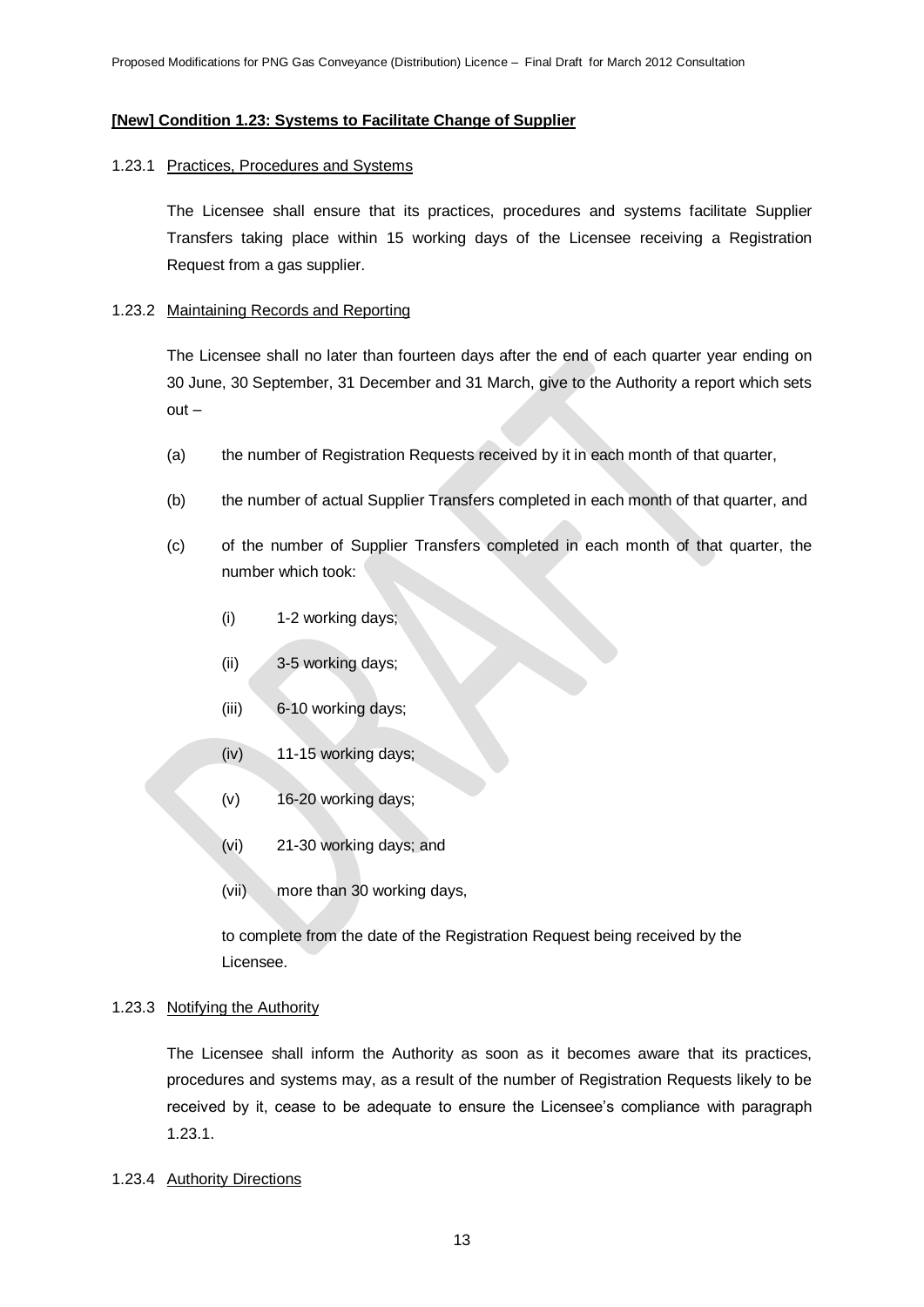The Authority may, following such consultation with the Licensee as the Authority considers appropriate, direct the Licensee to take such steps as may be specified in a written direction, and in such manner as may be so specified, to review and improve the practices, procedures and systems it has established to comply with this Condition.

#### 1.23.5 Compliance with Directions

The Licensee shall comply with any direction issued under paragraph 1.23.4 from the date specified in the direction.

#### 1.23.6 Definitions

In this Condition –

| "Registration Request" | means an application from a gas supplier for it to be registered |  |
|------------------------|------------------------------------------------------------------|--|
|                        | as the supplier responsible for supplying gas to the supply      |  |
|                        | meter point at the premises specified in the application; and    |  |
| "Supplier Transfer"    | means the transfer of responsibility for the supply of gas, to a |  |
|                        | supply meter point at premises connected to the Licensee's       |  |

Network, from one gas supplier to another gas supplier.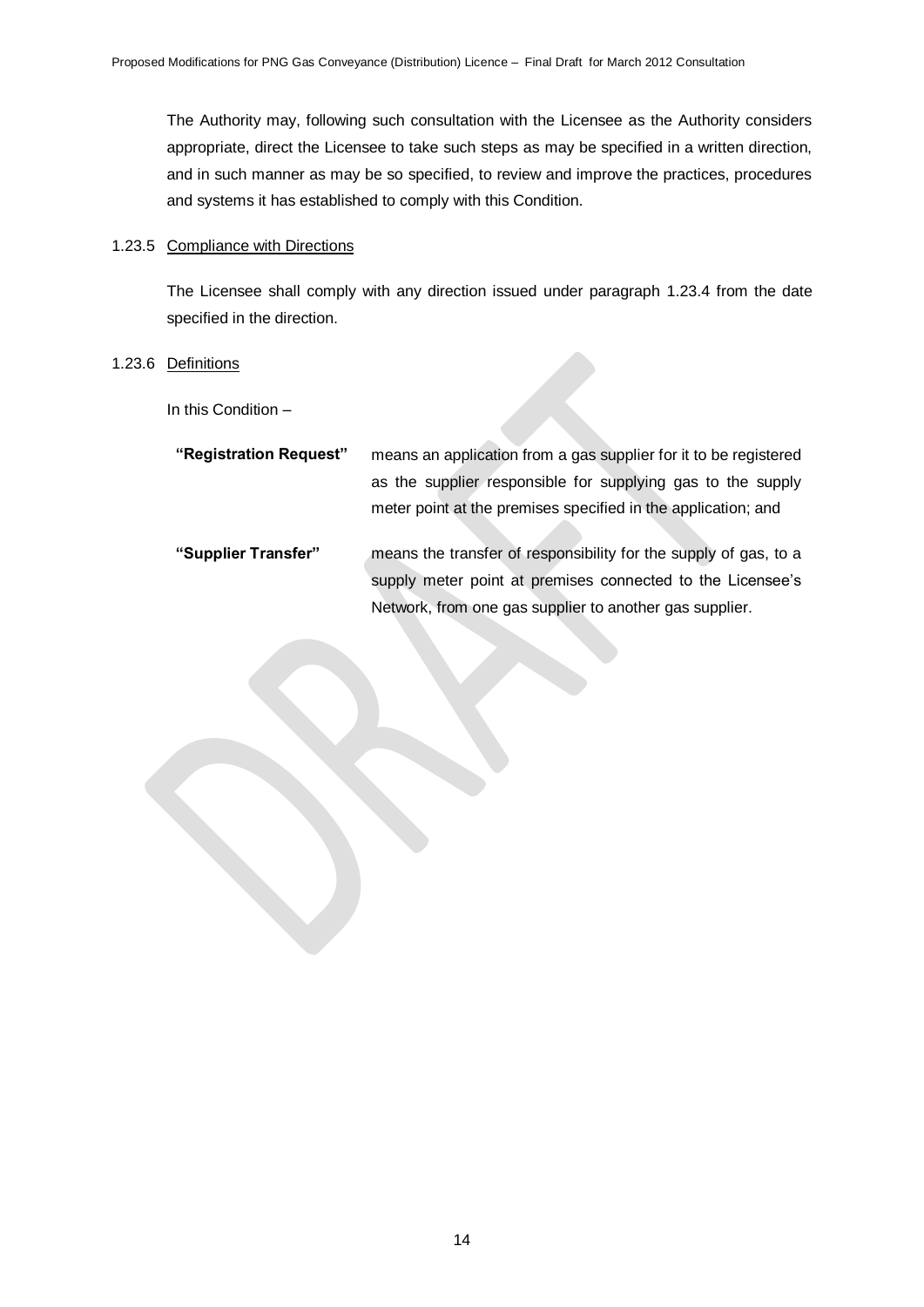# **[New] Condition 1.24: Prohibition of Discrimination in provision of services**

#### 1.24.1 Non-Discrimination

The Licensee shall in:

- (a) meeting its obligations under this Licence;
- (b) providing services consisting of, or connected with:
	- (i) the conveyance of gas; and
	- (ii) connections to its Network; and
- (c) providing services under or pursuant to the Network Code,

not show any undue preference towards or undue discrimination against any gas supplier or case or classes of cases of gas supplier, including in particular undue preference towards any affiliate or related undertaking of it which is a gas supplier.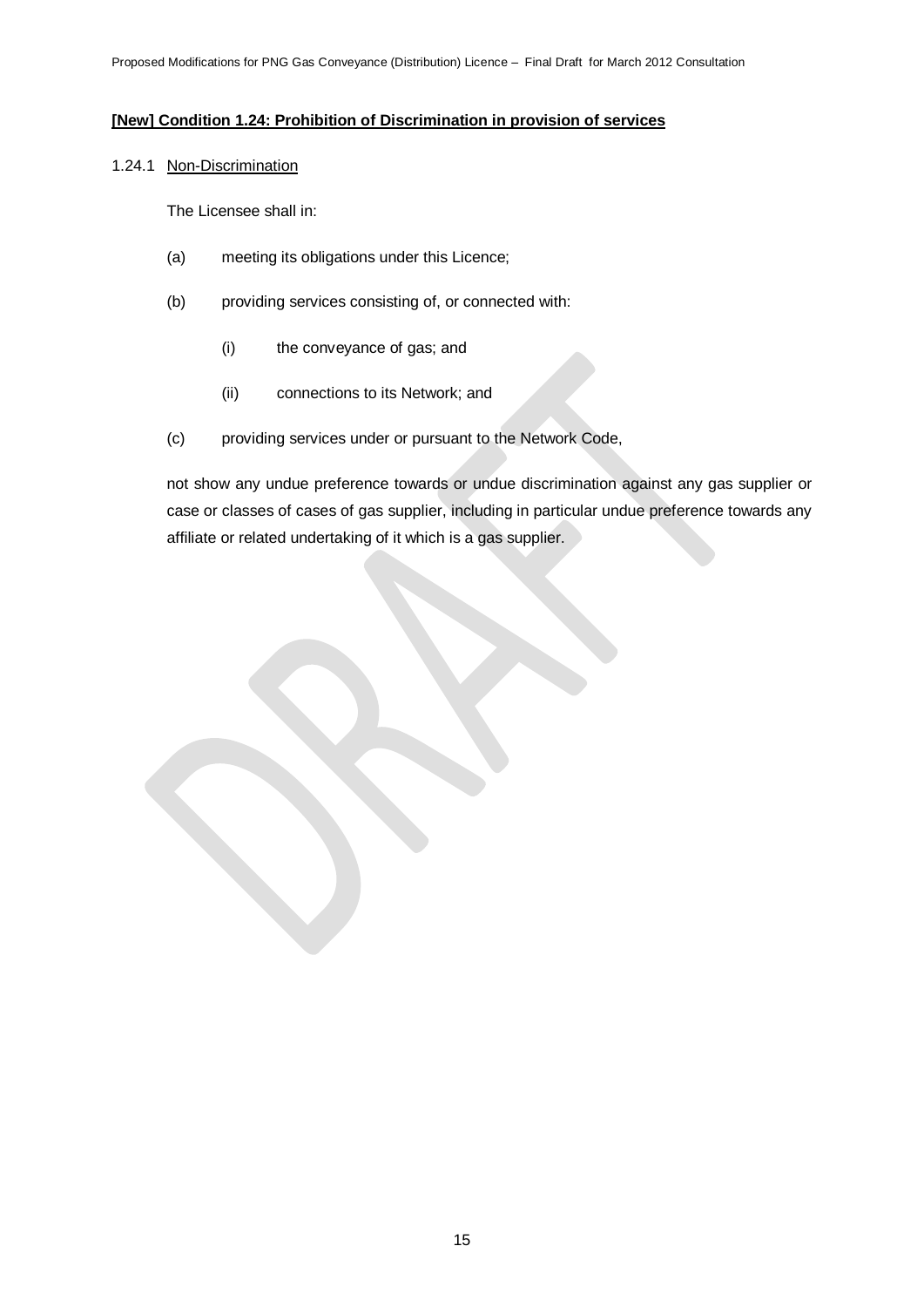#### **[New] Condition 1.25: Provision of Information to Gas Suppliers**

#### 1.25.1 Practices, Processes and Systems

The Licensee shall ensure that its practices, processes and systems facilitate the provision of information to, and between, Gas Suppliers which:

- (a) by virtue of or in accordance with the Network Code or other industry code, agreement or practice, is available to or held by the Licensee; and
- (b) relates to or ascertains the consumption of gas by a Customer at premises connected to the Licensee's Network.

#### 1.25.2 Customer Information Requests

The Licensee shall within five working days of receiving a Customer Information Request from a gas supplier, provide to that gas supplier the information specified in the Customer Information Request.

1.25.3 Definitions

In this Condition:

| <b>Customer Information</b> | means a request, made in such form and in such manner as  |
|-----------------------------|-----------------------------------------------------------|
| <b>Request</b>              | may be determined from time to time by the Authority, for |
|                             | information relating to the consumption of gas by the     |
|                             | Customer at the premises identified, and for the period   |
|                             | specified, in the request.                                |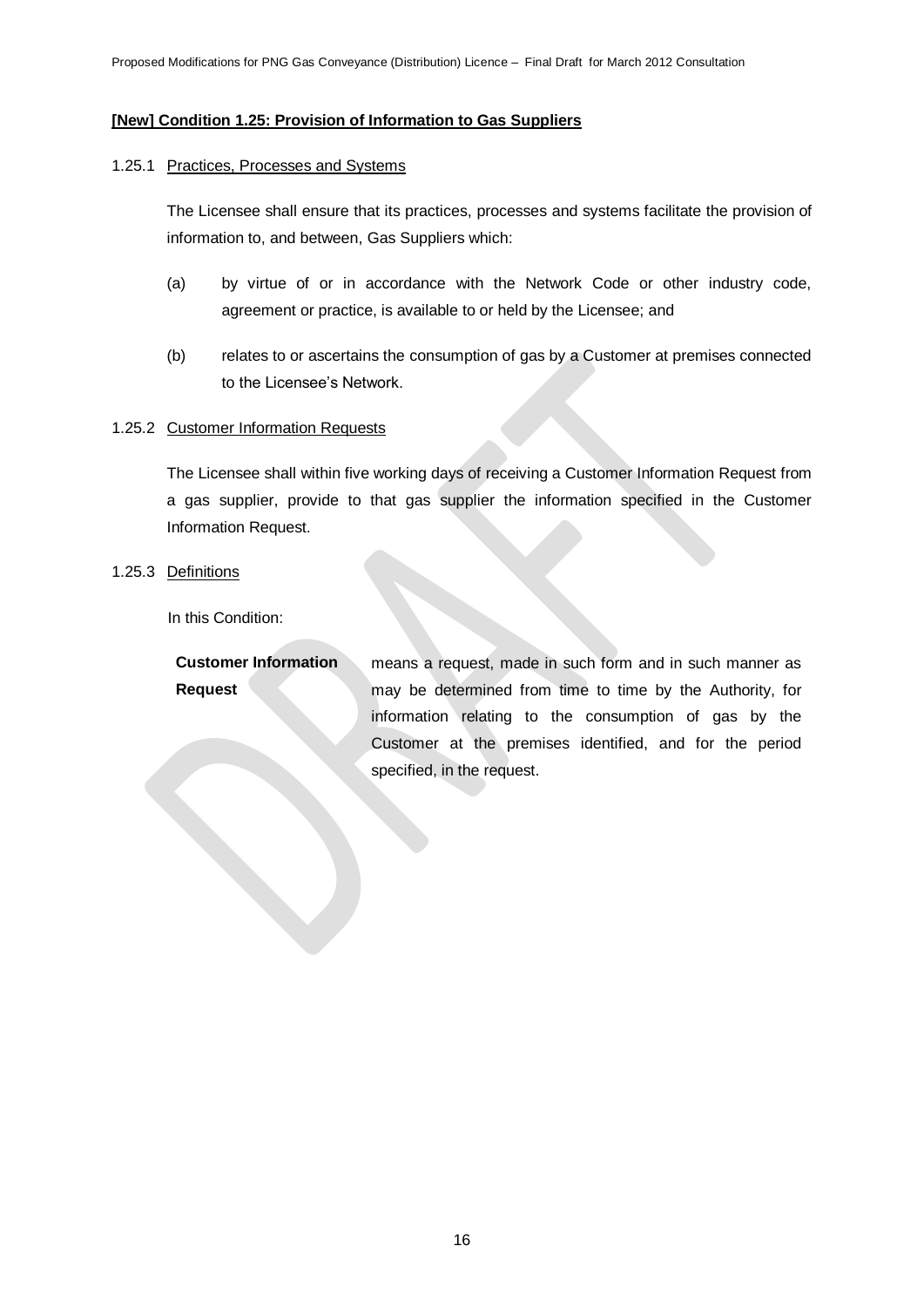# **[Amended] Condition 2.7: Conduct of Transportation Business**

# 2.7.1 Conduct of business activities

The Licensee shall conduct its business activities relating to the conveyance of gas (including any activities related to making of arrangements with other network operators for the conveyance of gas through their networks for the purposes of Condition 2.13) in the manner best calculated to:

- (a) facilitate effective competition in the gas supply market in Northern Ireland; and
- (b) secure that neither:
	- (i) the Licensee or any affiliate or related undertaking of it or any company of which the Licensee is an affiliate or related undertaking; nor
	- (ii) any other licence holder or exemption holder;

obtains any unfair commercial advantage in any business in the storage, supply or conveyance of gas including, in particular, any such advantage from a preferential or discriminatory arrangement.

# 2.7.2 Disclosure of information

The Licensee shall:

- (a) use its best endeavours to secure that any information relating to or derived from its business activities relating to the conveyance of gas (including any activities related to the making of arrangements with Other Network Operators for the conveyance of gas through their networks for the purposes of Condition 2.13) is not disclosed for the benefit or used for the purposes of:
	- (i) any trading business, affiliate or (so far as the Licensee can require it) related undertaking of the Licensee:
	- (ii) any company of which the Licensee is an affiliate or related undertaking; and
- (b) subject to paragraph (a) above, not show any undue discrimination against, or undue preference towards, any person or class of person, in disclosing any information relating to its Licensed Business which may be commercially advantageous to any other person.

# 2.7.3 Exempt information

Condition 2.7.2(a) shall not extend to: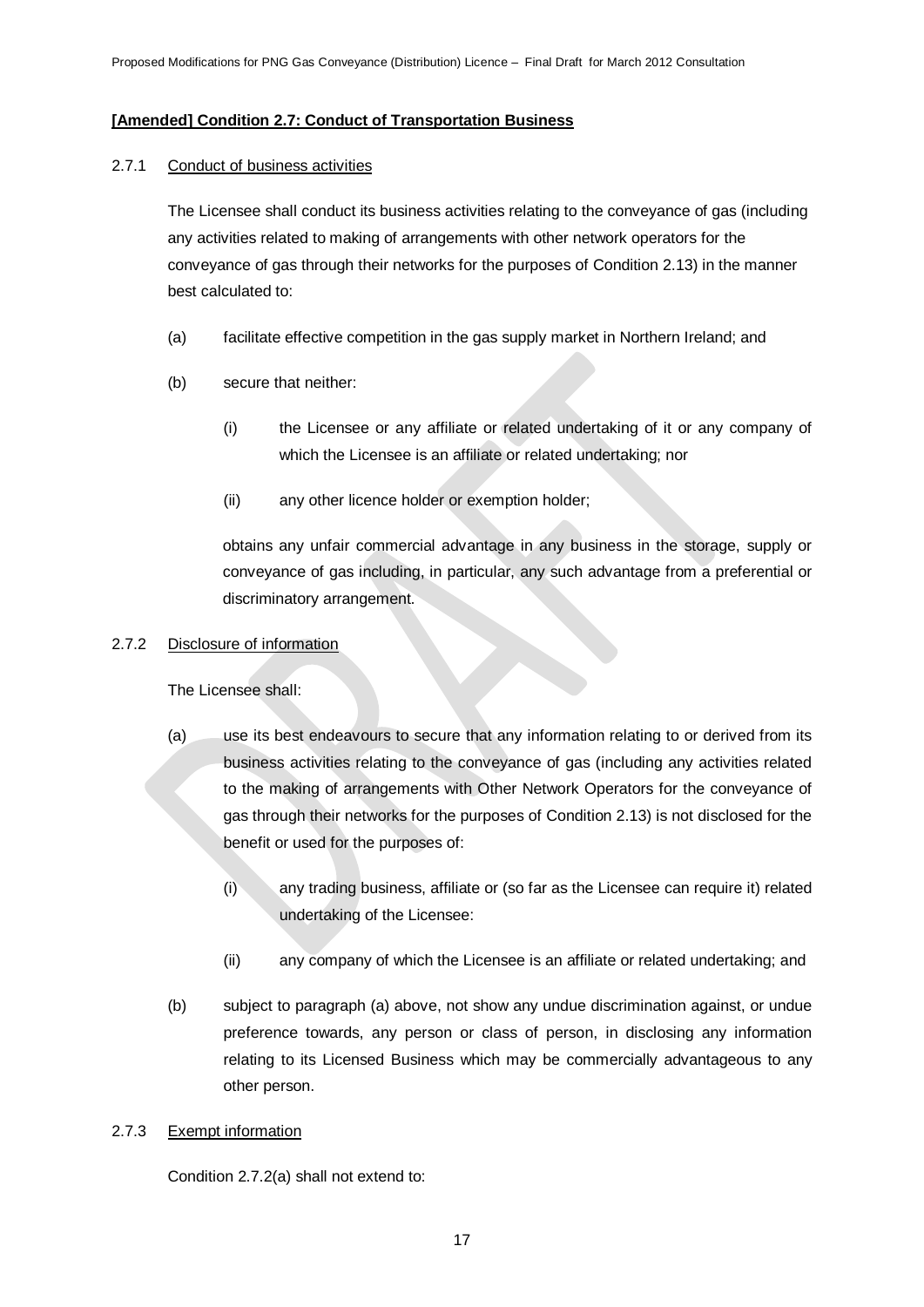- (a) information received by the Licensee which is relevant to any trading business of the Licensee;
- (b) information specified in any consent to non-compliance with that Condition given by the Authority to the Licensee;
- (c) information relating to a particular licence holder or holder of an exemption which that party has consented in writing to being used or disclosed in accordance with the terms of that consent;
- (d) information which it is necessary for the trading business to use or disclose in order to enter into and comply with arrangements for the conveyance of gas;
- (e) information which is in the public domain (other than as a result of contravention by the Licensee of any Condition of any licence granted under this Licence Document); or
- (f) information which is required to be disclosed pursuant to a Condition of the licence granted under this Licence Document.

# 2.7.4 Market Statements

The Licensee shall not, without the prior consent of the Authority, publish any statement or otherwise give any information in writing to consumers which is about or refers to:

- (a) the arrangements for, or the level of, competition in the gas supply market in Northern Ireland; or
- (b) the activities, position or status of any person competing or proposing to compete in the gas supply market in Northern Ireland.

# 2.7.5 Additional definition

In this Condition "**trading business**" means activities connected with the acquisition and disposal of gas in Northern Ireland other than for the efficient operation of a pipe-line system operated by the Licensee or for replacing gas lost from the Network.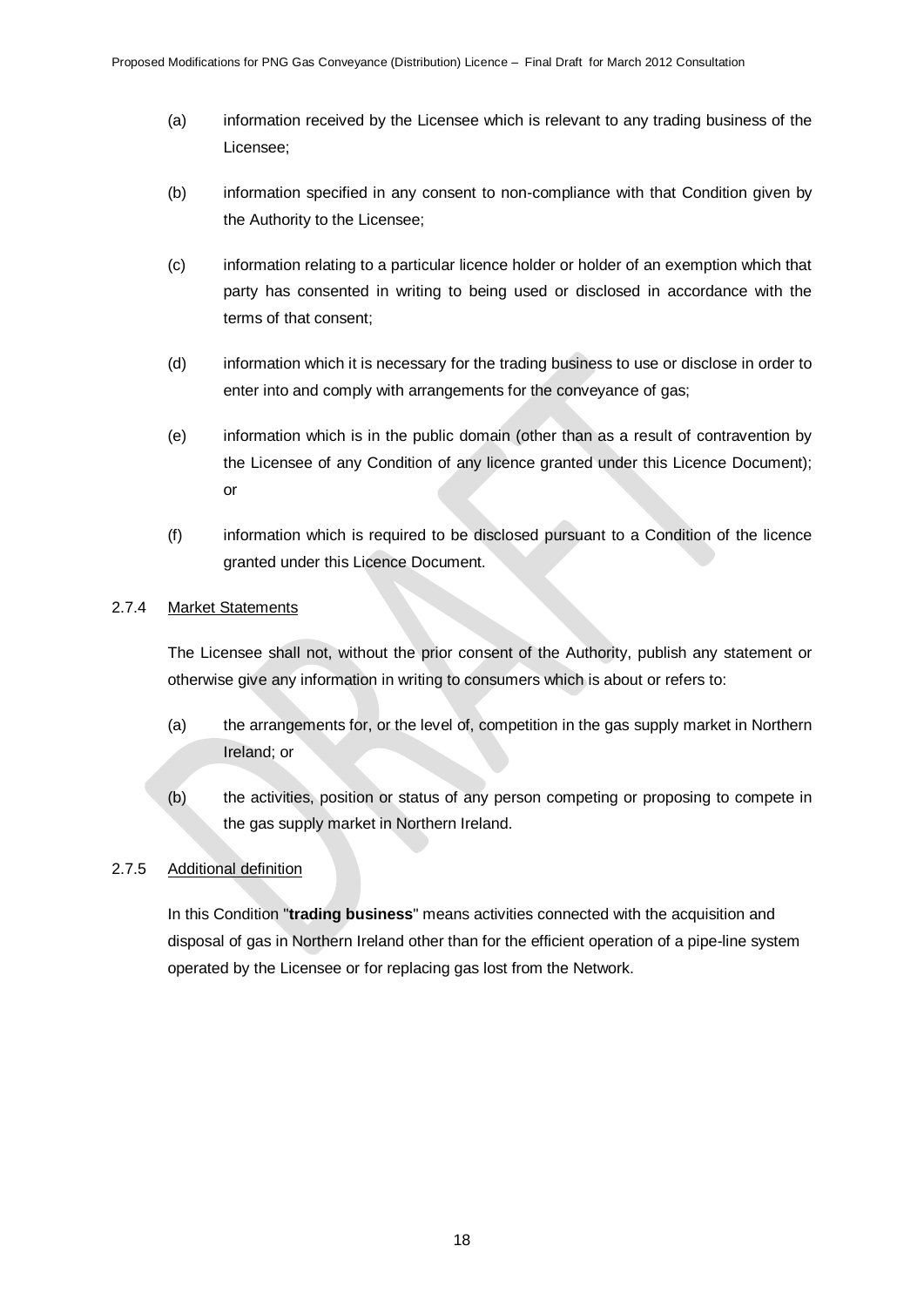### **[New] Condition 2.7A: Distribution Marketing Code**

#### 2.7A.1 Requirement to Prepare etc. a Code

The Licensee shall, no later than three months after this Condition takes effect or such later date as the Authority directs and together with every other distribution system operator, prepare, submit to and have approved by the Authority a code of practice to be known as the Distribution Marketing Code.

# 2.7A.2 The Code

The Distribution Marketing Code shall:

- (a) be designed to facilitate achievement of the relevant objectives set out in paragraph 2.7A.3; and
- (b) make provision relating to the relevant matters set out in paragraph 2.7A.4.

#### 2.7A.3 The Relevant Objectives

The relevant objectives are that:

- (a) the marketing activities of distribution system operators in respect of the conveyance of gas through distribution pipelines:
	- (i) are conducted in a fair, transparent, appropriate and professional manner;
	- (ii) avoid any preference or discrimination being shown to or against any gas supplier;
	- (iii) do not restrict, distort or prevent competition in the supply of gas;
	- (iv) do not lead to consumer confusion about the relationship between and activities of gas distribution and gas supply; and
- (b) any information provided by the Licensee (whether in writing, by electronic display or verbally) to consumers about the Licensee's business, including in particular about connections between consumers' premises and the Licensee's Network:
	- (i) is complete and accurate;
	- (ii) is capable of being easily understood by consumers;
	- (iii) does not name or otherwise show preference to or discrimination against any gas supplier;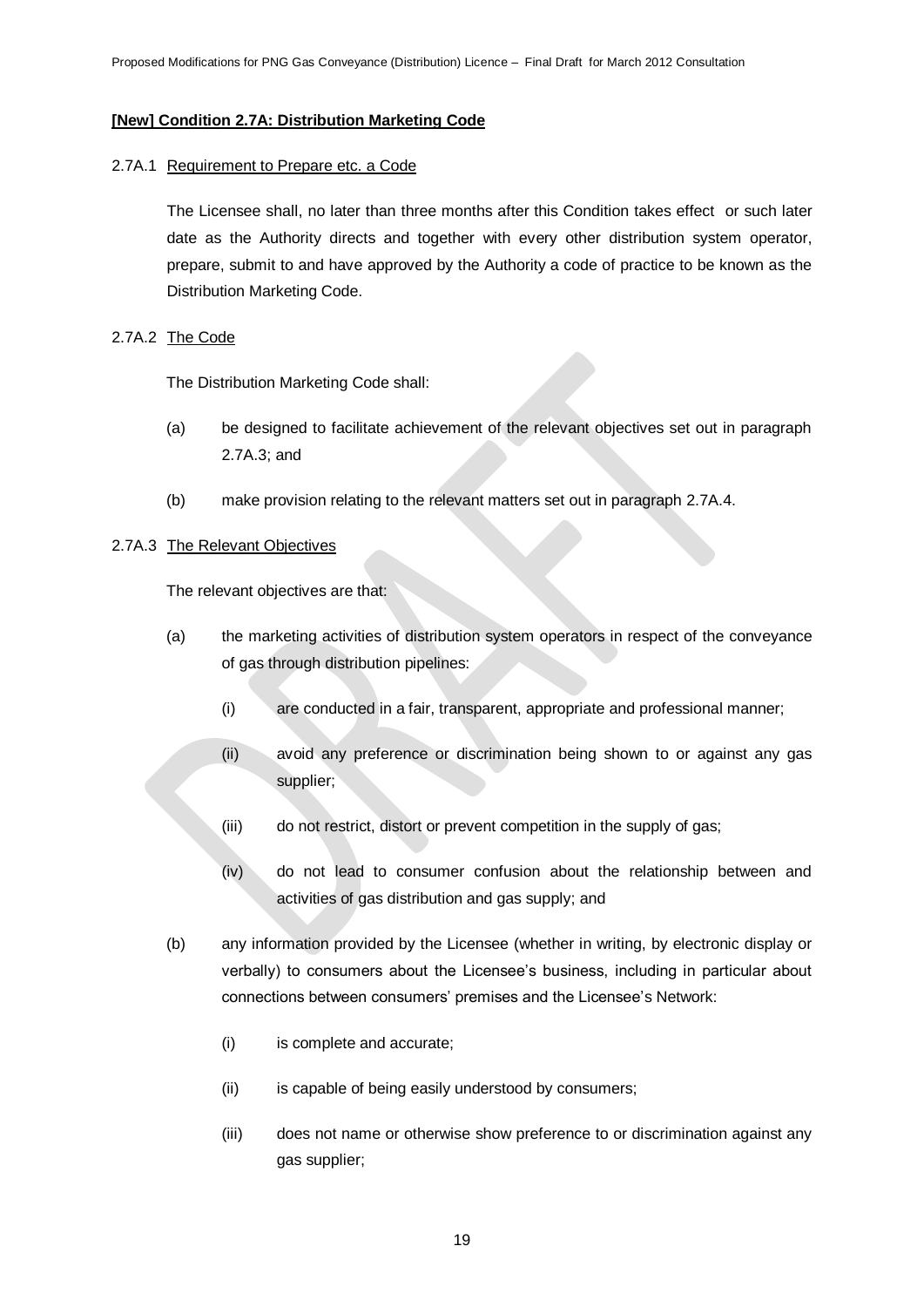(iv) does not mislead consumers to whom it is directed and is otherwise fair and accurate both in terms of its content and its presentation.

#### 2.7A.4 The Relevant Matters

The relevant matters are:

- (a) the establishment and implementation of procedures for the selection of staff or other representatives who are employed or engaged in roles which involve or are likely to involve communication with consumers for the purpose of the Licensee's marketing activities;
- (b) the provision or procurement of appropriate training for staff or other representatives who will or are likely to communicate with consumers for the purpose of the Licensee's marketing activities, which training shall at least include training about the role, position and obligations of the Licensee as a gas distributor in respect of the Northern Ireland gas sector and about the Licensee's obligations under this Condition; and
- (c) the establishment and implementation of procedures for the written approval, by a senior officer of the Licensee, that such information as is referred to in paragraph 2.7A.4(b) is compliant with the relevant objectives set out in paragraph 2.7A.3.

#### 2.7A.5 Consultation on the Code

The Licensee shall, before submitting the Distribution Marketing Code to the Authority for its approval, consult with, and consider any representations made by, the General Consumer Council.

### 2.7A.6 Review of the Code

The Licensee shall, whenever requested to do so by the Authority and together with every other distribution system operator, review the Distribution Marketing Code and the manner in which it has been operated, with a view to determining whether any revisions should be made to it.

In carrying out any such review the Licensee shall consult with, and consider any representations made by, the General Consumer Council.

#### 2.7A.7 Direction to Modify the Code

The Authority, following consultation with the Licensee, other distribution system operators, the General Consumer Council and any other person who in the opinion of the Authority is likely to be interested or affected, may direct the Licensee to make such modifications to the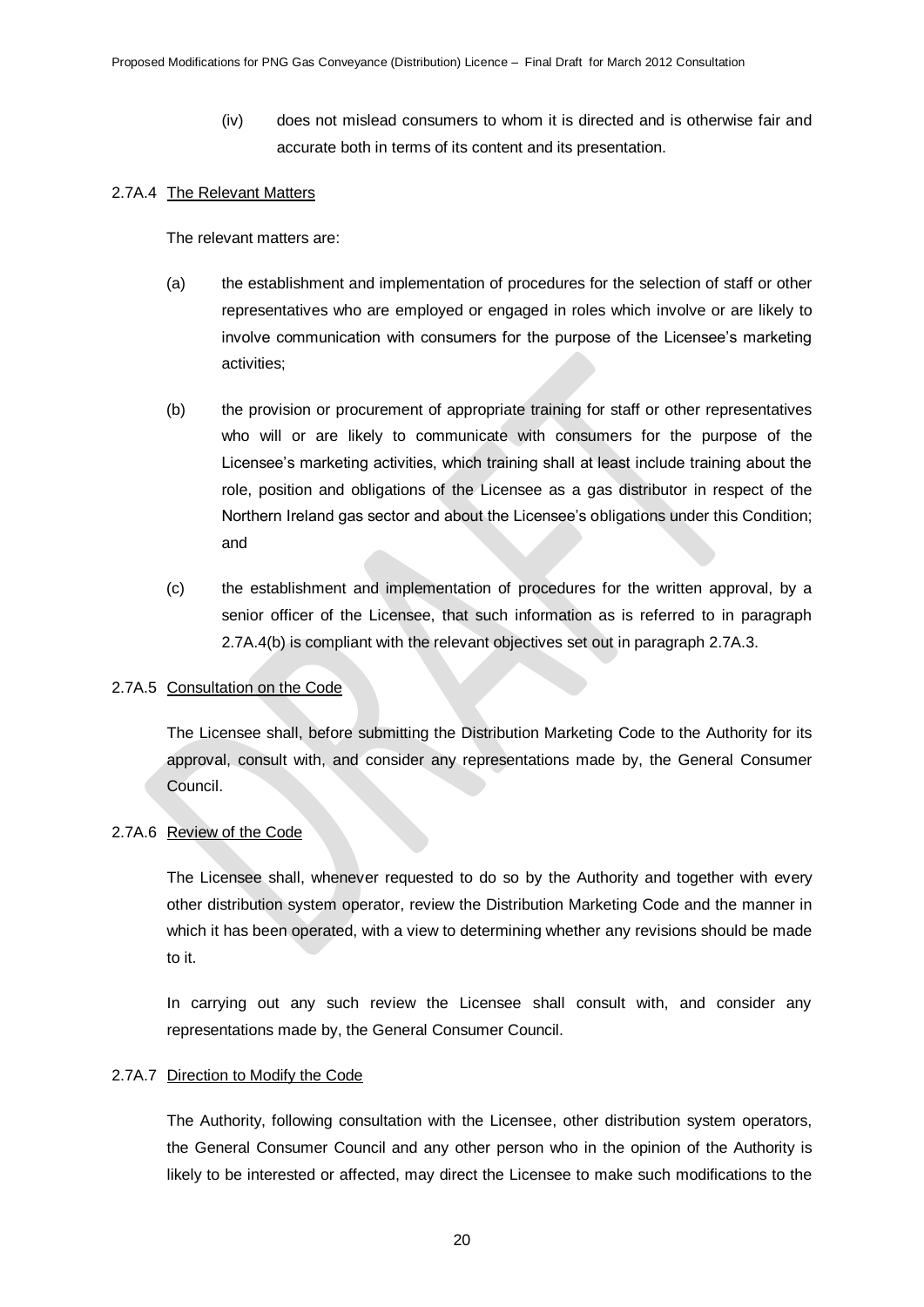Distribution Marketing Code as the Authority considers are necessary or expedient to meet the relevant objectives, and where the Authority gives such a direction to the Licensee it will at the same time give the same direction to all other distribution system operators.

# 2.7A.8 Revision of the Code

Where the Licensee revises the Distribution Marketing Code following a review undertaken in accordance with paragraph 2.7A.6 or following a direction from the Authority given under paragraph 2.7A.7 it shall submit the revised Code to, and have it approved by, the Authority.

# 2.7A.9 Publication of the Code

The Licensee shall:

- (a) as soon as practicable following the Authority's approval of the Distribution Marketing Code (including following a revision):
	- (i) send a copy of it to the Authority and the General Consumer Council; and
	- (ii) publish it on, and make it readily accessible from, its web-site; and
- (b) give or send free of charge a copy of the Distribution Marketing Code to any person who requests it.

# 2.7A.10Compliance with the Code

Subject to paragraph 2.7A.12, the Licensee shall comply with the Distribution Marketing Code as approved by the Authority.

# 2.7A.11Monitoring

The Licensee shall provide the Authority with all assistance reasonably necessary to enable the Authority to monitor the implementation and operation of the Distribution Marketing Code and this assistance shall include permitting the Authority access to relevant documentation held by the Licensee.

# 2.7A.12 Derogation

The Authority may (following consultation with the Licensee and distribution system operators) issue directions relieving the Licensee of any of its obligations under this Condition to such extent as may be specified in those directions and subject to such terms and conditions as the Authority thinks fit.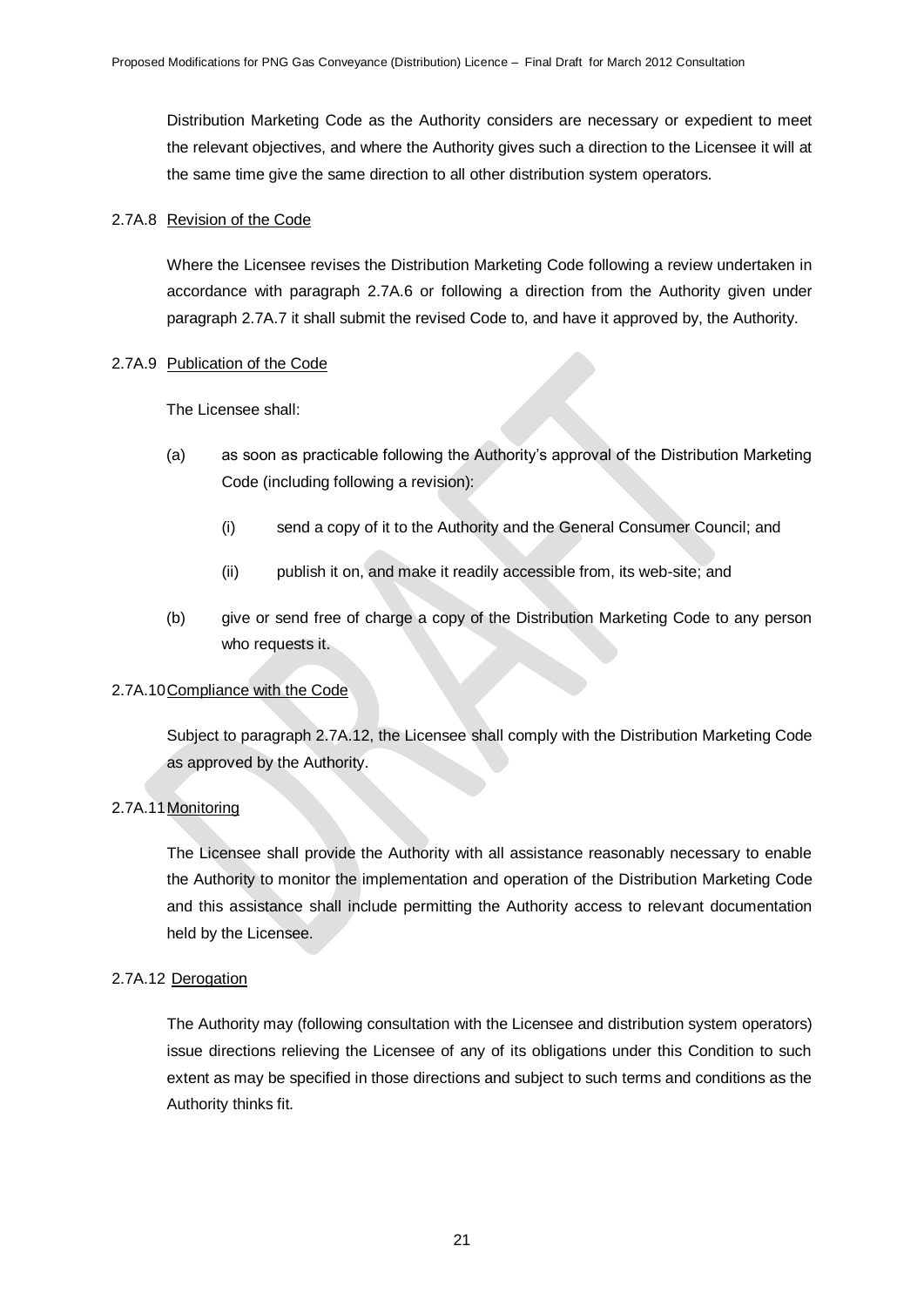#### **Condition 2.8A: Complaints Handling Procedure**

#### 2.8A.1 Requirement to Prepare etc. a Code

The Licensee shall, no later than three months after this Condition takes effect or such later date as the Authority directs, prepare, submit to and have approved by the Authority a code of practice for the handling of consumer complaints (the **Code**).

#### 2.8A.2 The Code

The Code shall include arrangements by which the Licensee will establish and operate an accessible, equitable and transparent, simple and inexpensive complaints procedure which shall enable any person who is connected to or requests a connection to the Licensee's Network to bring and have promptly dealt with any complaint he may have in respect of the Licensee's activities in providing such a connection.

#### 2.8A.3 Minimum Requirements

The complaints procedure established and operated by the Licensee in accordance with the Code shall as a minimum:

- (a) specify the period, which may differ for different types of complaint but which shall not be longer than three months, within which it is intended that complaints will be processed and resolved;
- (b) be made available to any person without charge; and
- (c) facilitate the fair and prompt settlement of complaints and disputes.

# 2.8A.4 Consultation of the Code

The Licensee shall, before submitting the Code to the Authority for its approval, consult with, and consider any representations made by, the General Consumer Council.

#### 2.8A.5 Review of the Code

The Licensee shall, whenever requested to do so by the Authority, review the Code and the manner in which it has been operated, with a view to determining whether any revisions should be made to it.

In carrying out any such review the Licensee shall consult with, and consider any representations made by, the General Consumer Council.

#### 2.8A.6 Direction to Modify the Code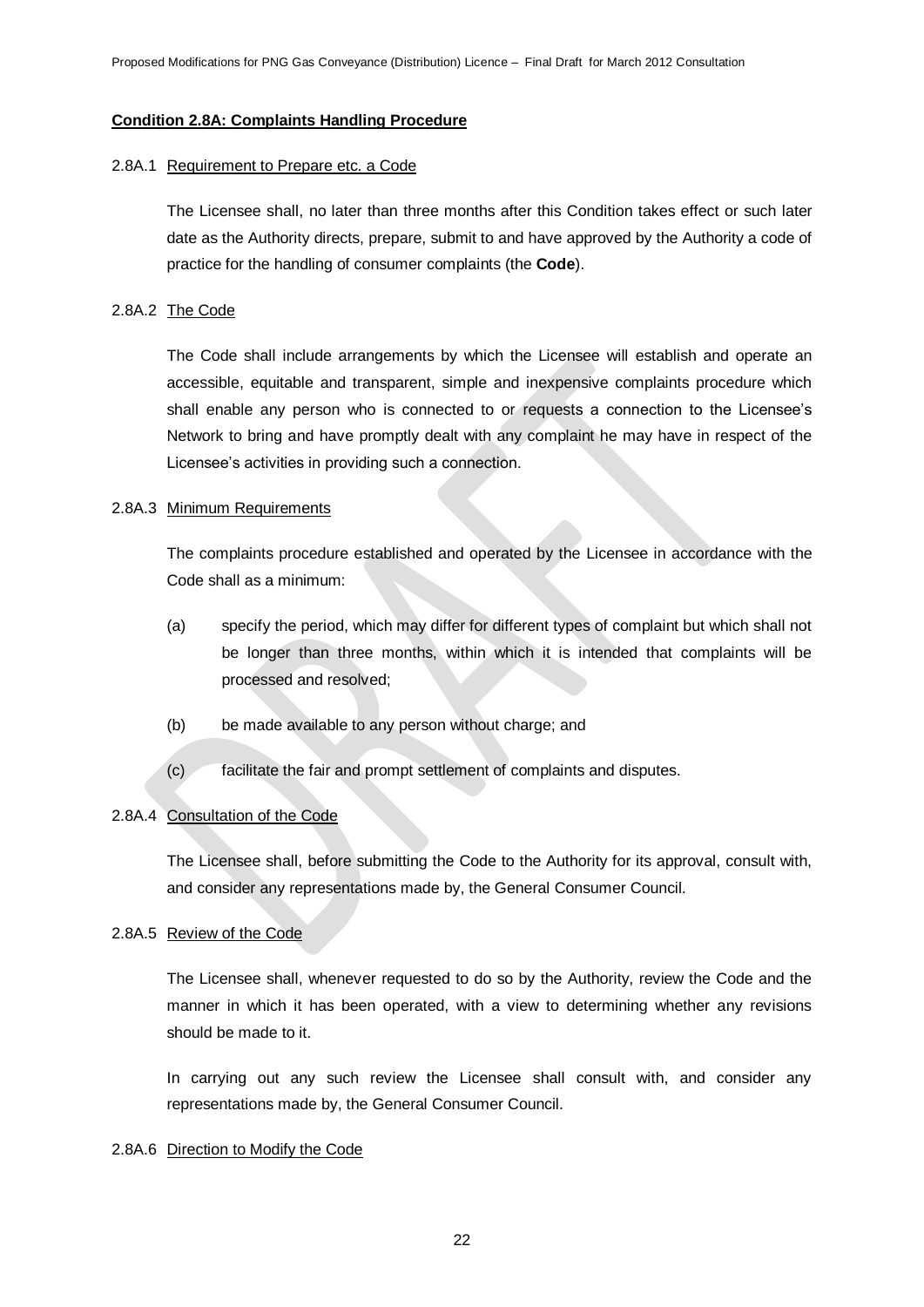The Authority, following consultation with the Licensee, the General Consumer Council and any other person who in the opinion of the Authority is likely to be interested or affected, may direct the Licensee to make such modifications to the Code as the Authority considers are necessary or expedient for the purposes of meeting the requirements of paragraph 2.8A.2.

#### 2.8A.7 Revision of the Code

Where the Licensee revises the Code following a review undertaken in accordance with paragraph 2.8A.5 or following a direction from the Authority given under paragraph 2.8A.6, it shall submit the revised Code to, and have it approved by, the Authority.

#### 2.8A.8 Publication of the Code

The Licensee shall:

- (a) as soon as practicable following the Authority's approval of the Code (including following a revision):
	- (i) send a copy of it to the Authority and the General Consumer Council; and
	- (ii) publish it on, and make it readily accessible from, its web-site; and
- (b) give or send free of charge a copy of the Code to any person who requests it.

# 2.8A.9 Compliance with the Code

Subject to paragraph 2.8A.12, the Licensee shall comply with the Code as approved by the Authority.

# 2.8A.10Monitoring of the Code

The Licensee shall provide the Authority with all assistance reasonably necessary to enable the Authority to monitor the implementation and operation of the Code and this assistance shall include permitting the Authority access to relevant documentation held by the Licensee.

#### 2.8A.11Derogation

The Authority may (following consultation with the Licensee) issue directions relieving the Licensee of any of its obligations under this Condition to such extent as may be specified in those directions and subject to such terms and conditions as the Authority thinks fit.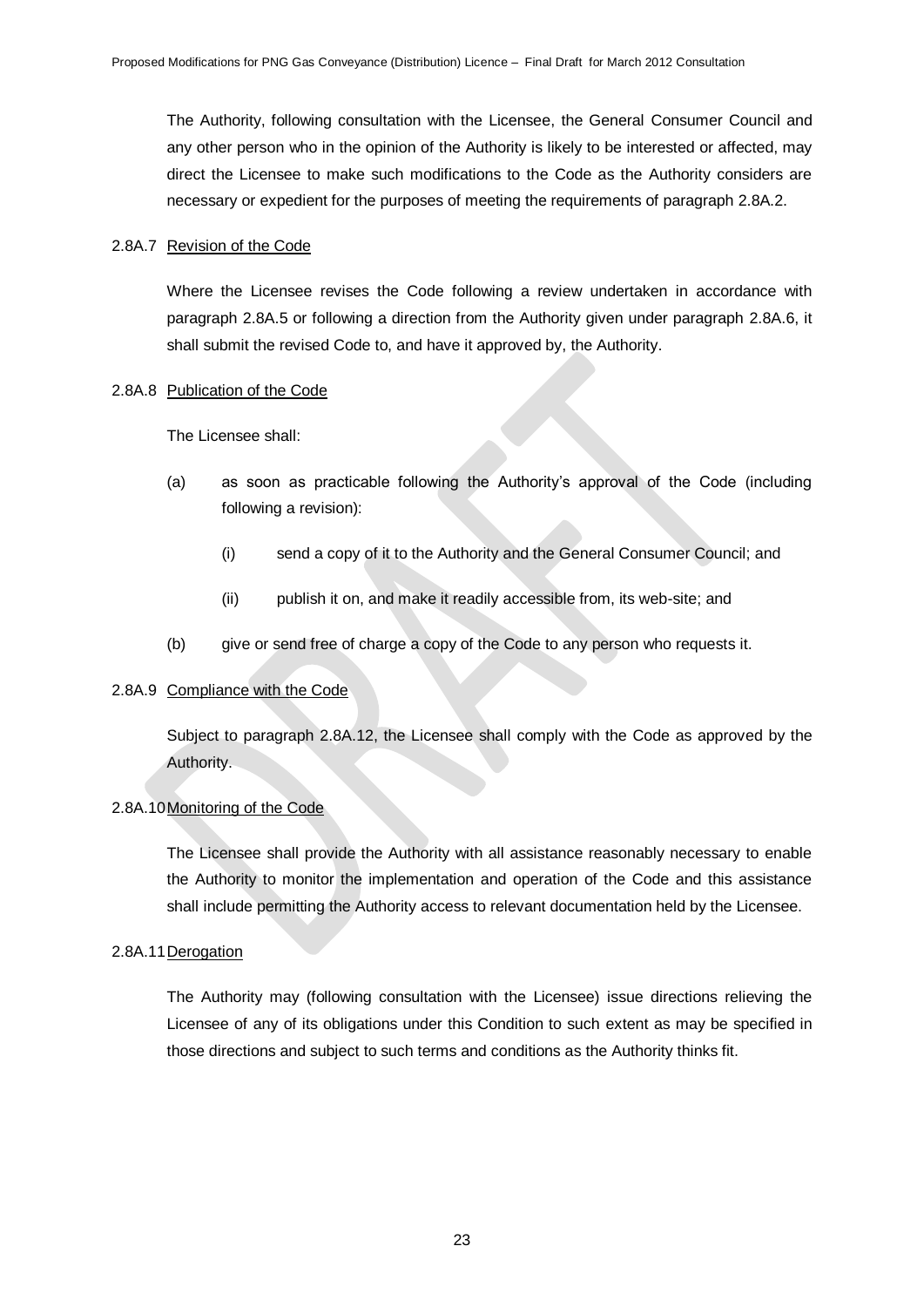# **Condition 2.9A: Consumer Information Code**

#### 2.9A.1 Requirement to Prepare etc. a Code

The Licensee shall, no later than three months after this Condition takes effect or such later date as the Authority directs prepare, submit to, and have approved by the Authority a code of practice to be known as the Consumer Information Code.

#### 2.9A.2 The Code

The Consumer Information Code shall:

- (a) be designed to facilitate achievement of the relevant objectives set out in paragraph 2.9A.3; and
- (b) make provision relating to the relevant matters set out in paragraph 2.9A.4.

# 2.9A.3 The Relevant Objectives

The relevant objectives are that:

- (a) consumers are on a regular basis provided with and have regular access to information about:
	- (i) the Licensee's business and the services that consumers can receive or expect to receive from the Licensee; and
	- (ii) the Licensee's performance, including performance against any applicable mandatory or voluntary standards, in relation to the provision of such services; and
- (b) any information provided by the Licensee (whether in writing, by electronic display or orally) to consumers about the Licensee's business, including in particular about connections between consumers' premises and the Licensee's Network is complete, accurate, transparent and capable of being easily understood by consumers.

#### 2.9A.4 The Relevant Matters

The relevant matters are the provision of information to consumers in relation to:

- (a) the processes and procedures which consumers need to follow in order to obtain a connection between their premises and the Licensee's network;
- (b) the standard terms and conditions governing such connections;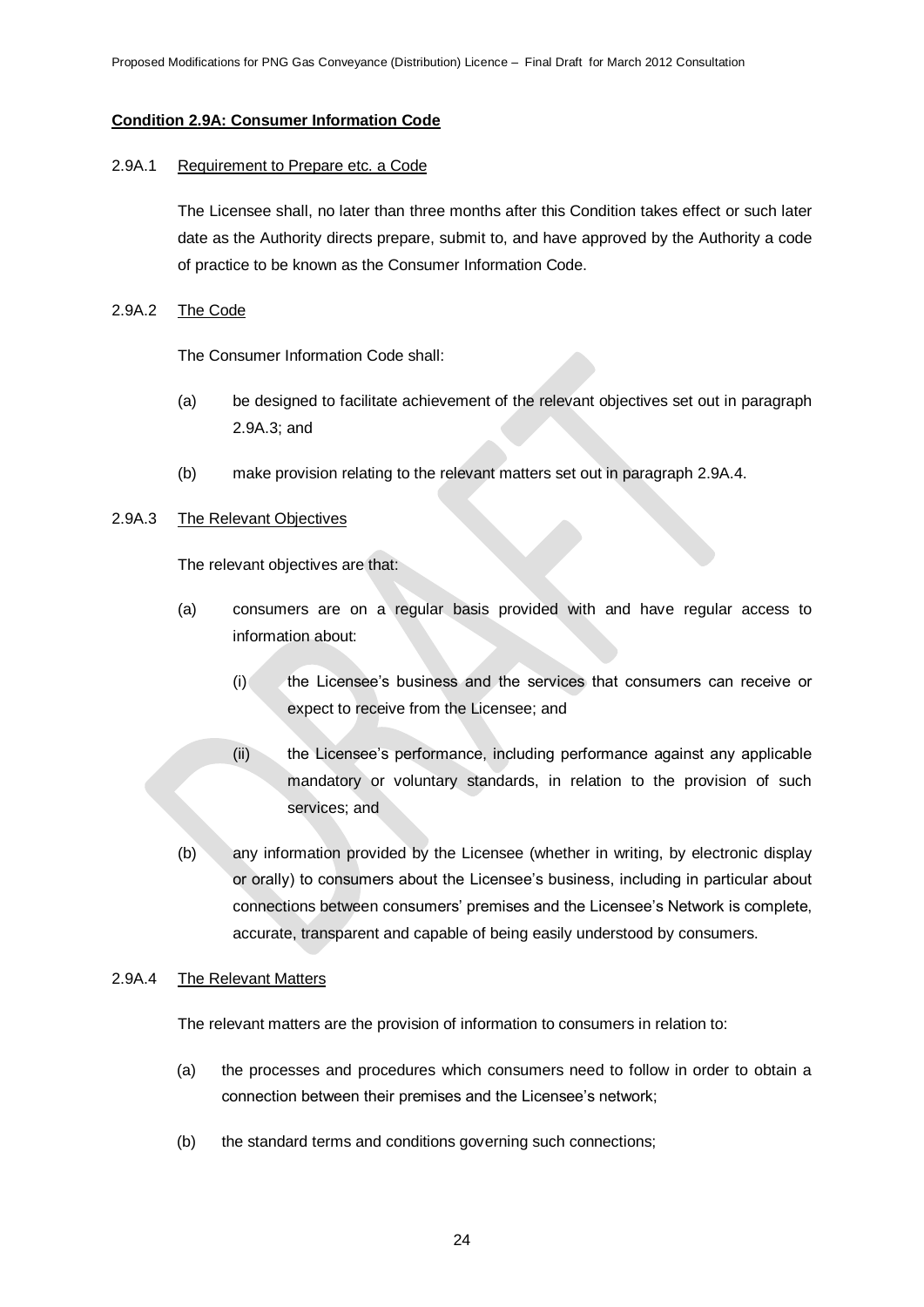- (c) the handling of consumer complaints; and
- (d) the provision of contact details or other special services in the event of an emergency.

#### 2.9A.5 Standard Form

The Licensee shall in conjunction and co-operation with every other distribution system operator ensure that the Consumer Information Code includes such content and is presented in such a format as is consistent with and comparable to the consumer information code of each such other distribution system operator.

# 2.9A.6 Consultation of the Code

The Licensee shall, before submitting the Consumer Information Code to the Authority for its approval, consult with, and consider any representations made by, the General Consumer Council.

#### 2.9A.7 Review of the Code

The Licensee shall, whenever requested to do so by the Authority review the Consumer Information Code and the manner in which it has been operated, with a view to determining whether any revisions should be made to it.

In carrying out any such review the Licensee shall consult with, and consider any representations made by, the General Consumer Council.

#### 2.9A.8 Direction to Modify the Code

The Authority, following consultation with the Licensee, other distribution system operators, the General Consumer Council and any other person who in the opinion of the Authority is likely to be interested or affected, may direct the Licensee to make such modifications to the Consumer Information Code as the Authority considers are necessary or expedient to meet the relevant objectives.

# 2.9A.9 Revision of the Code

Where the Licensee revises the Consumer Information Code following a review undertaken in accordance with paragraph 2.9A.7 or following a direction from the Authority given under paragraph 2.9A.8 it shall submit the revised Code to, and have it approved by, the Authority.

#### 2.9A.10 Publication of the Code

The Licensee shall:

(a) as soon as practicable following the Authority's approval of the Consumer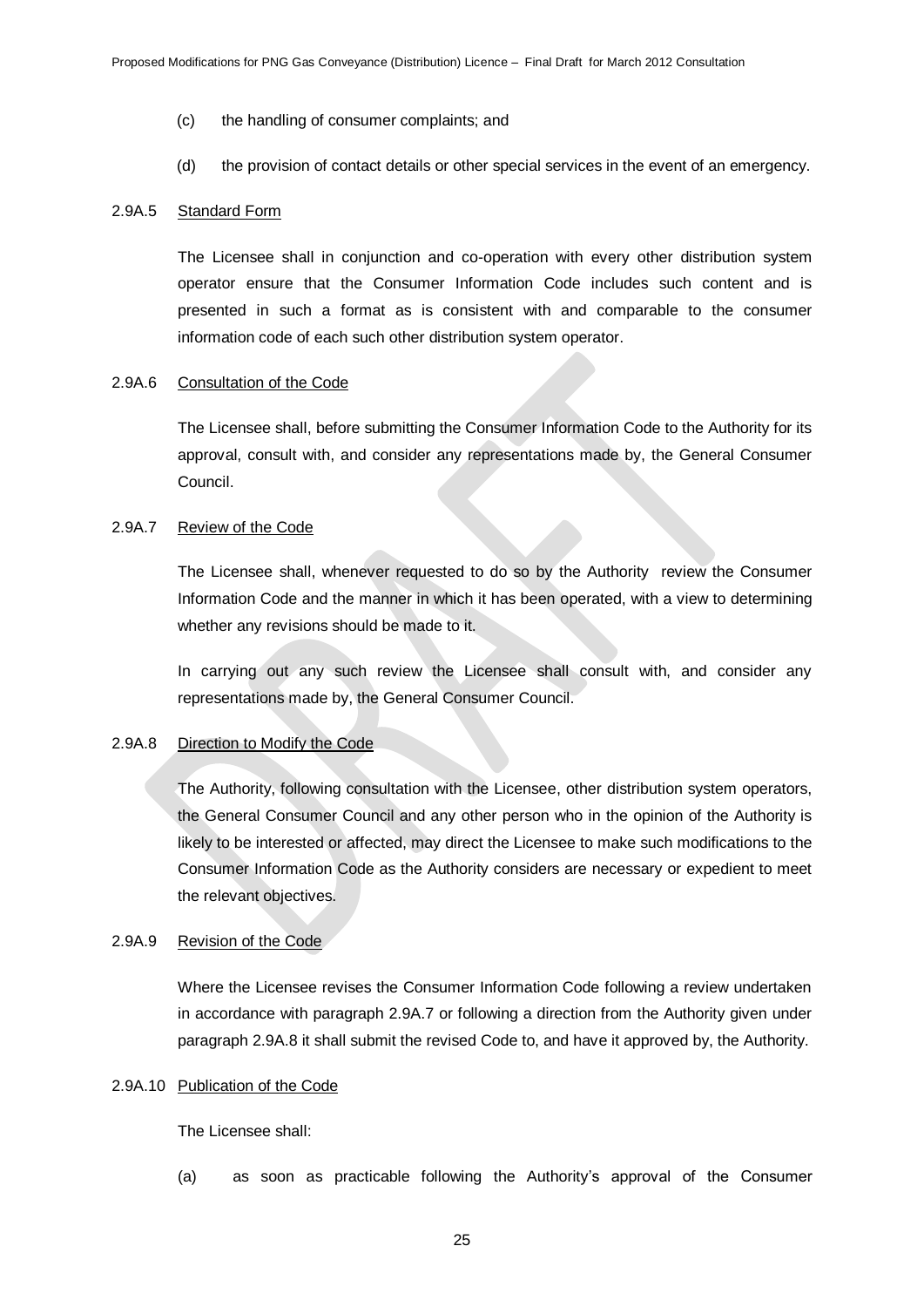Information Code (including following a revision):

- (i) send a copy of it to the Authority and the General Consumer Council; and
- (ii) publish it on, and make it readily accessible from, its web-site; and
- (b) give or send free of charge a copy of the Consumer Information Code to any person who requests it.

### 2.9A.11 Compliance with the Code

Subject to paragraph 2.9A.13, the Licensee shall comply with the Consumer Information Code as approved by the Authority.

#### 2.9A.12 Monitoring the Code

The Licensee shall provide the Authority with all assistance reasonably necessary to enable the Authority to monitor the implementation and operation of the Consumer Information Code and this assistance shall include permitting the Authority access to relevant documentation held by the Licensee.

# 2.9A.13 Derogation

The Authority may (following consultation with the Licensee and other distribution system operators) issue directions relieving the Licensee of any of its obligations under this Condition to such extent as may be specified in those directions and subject to such terms and conditions as the Authority thinks fit.